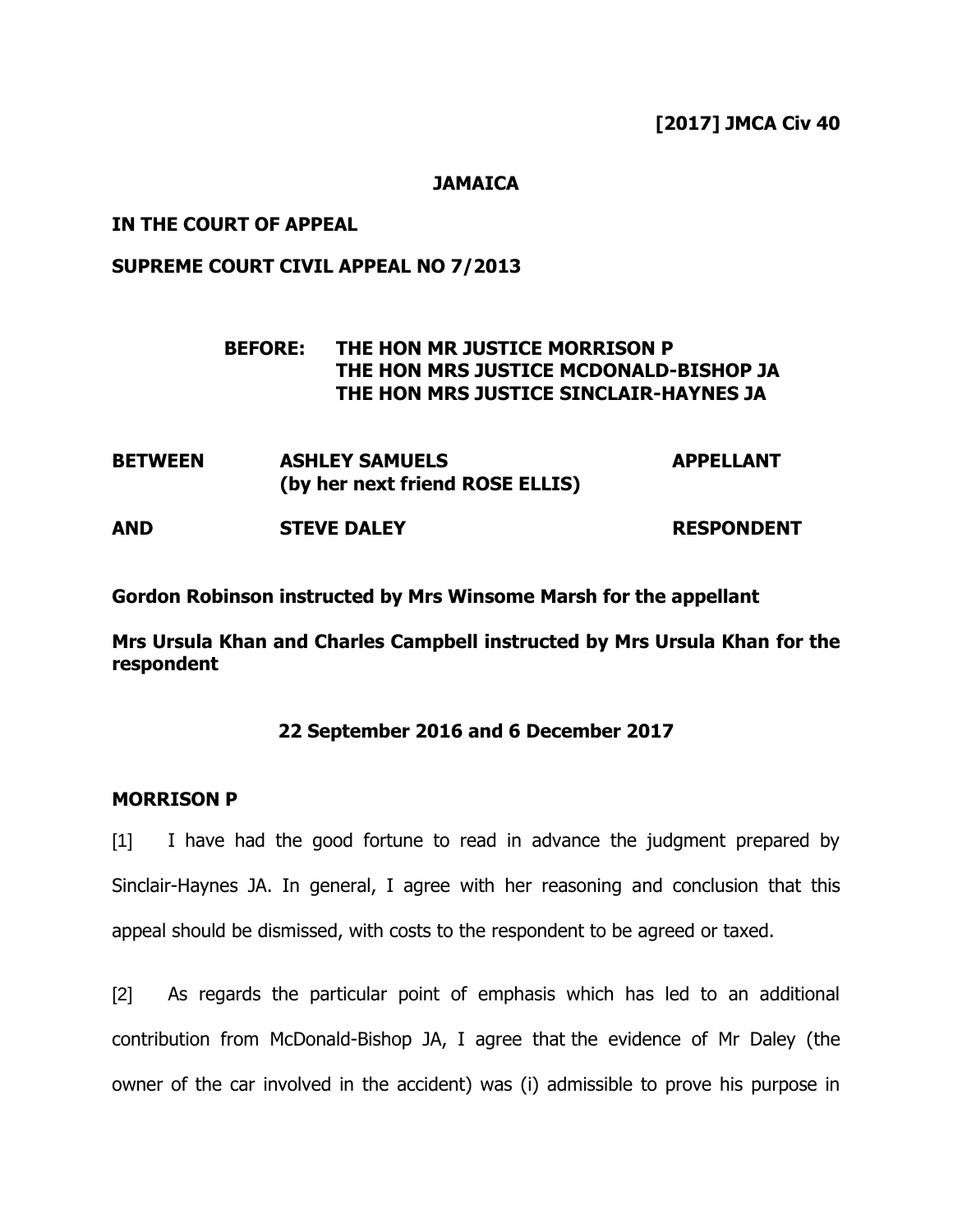allowing Mr McKenzie (the driver) to use the car at the material time; but (ii) could not go to prove the truth of what Mr McKenzie said that he actually used it for. To the extent that Sykes J appeared to suggest that the evidence was admissible for both purposes, I agree, for the reasons more fully stated by McDonald-Bishop JA, that he fell into error. But, in common with both my sisters, I also agree that the learned judge's lack of precision on this particular point cannot in any way invalidate his overall reasoning and conclusion on liability.

#### **MCDONALD-BISHOP JA**

[3] I, too, have read the draft judgment of my sister, Sinclair-Haynes JA and I do agree with her conclusion that this appeal should be dismissed. Except for one issue, on which I choose to say a few words of my own, I agree substantially with her reasoning.

[4] The facts of this case are adequately stated by my learned sister and I do not consider it necessary to repeat them for the limited purpose of my comment. I only wish to focus special attention on the issue discussed by my learned sister at paragraphs [27] to [30] below, in treating with ground (a) in relation to the issue of whether hearsay evidence was relied on by the learned trial judge. The evidence in issue relates to the purpose for which the car, owned by Mr Steve Daley, the respondent, was being driven by a third party, Mr Everton McKenzie, at the time of the collision that resulted in injuries to Ashley Samuels, the appellant.

[5] The evidence of Mr Daley was that he gave permission to Mr McKenzie (the tortfeasor) to drive his car on the day the collision occurred. In his effort to establish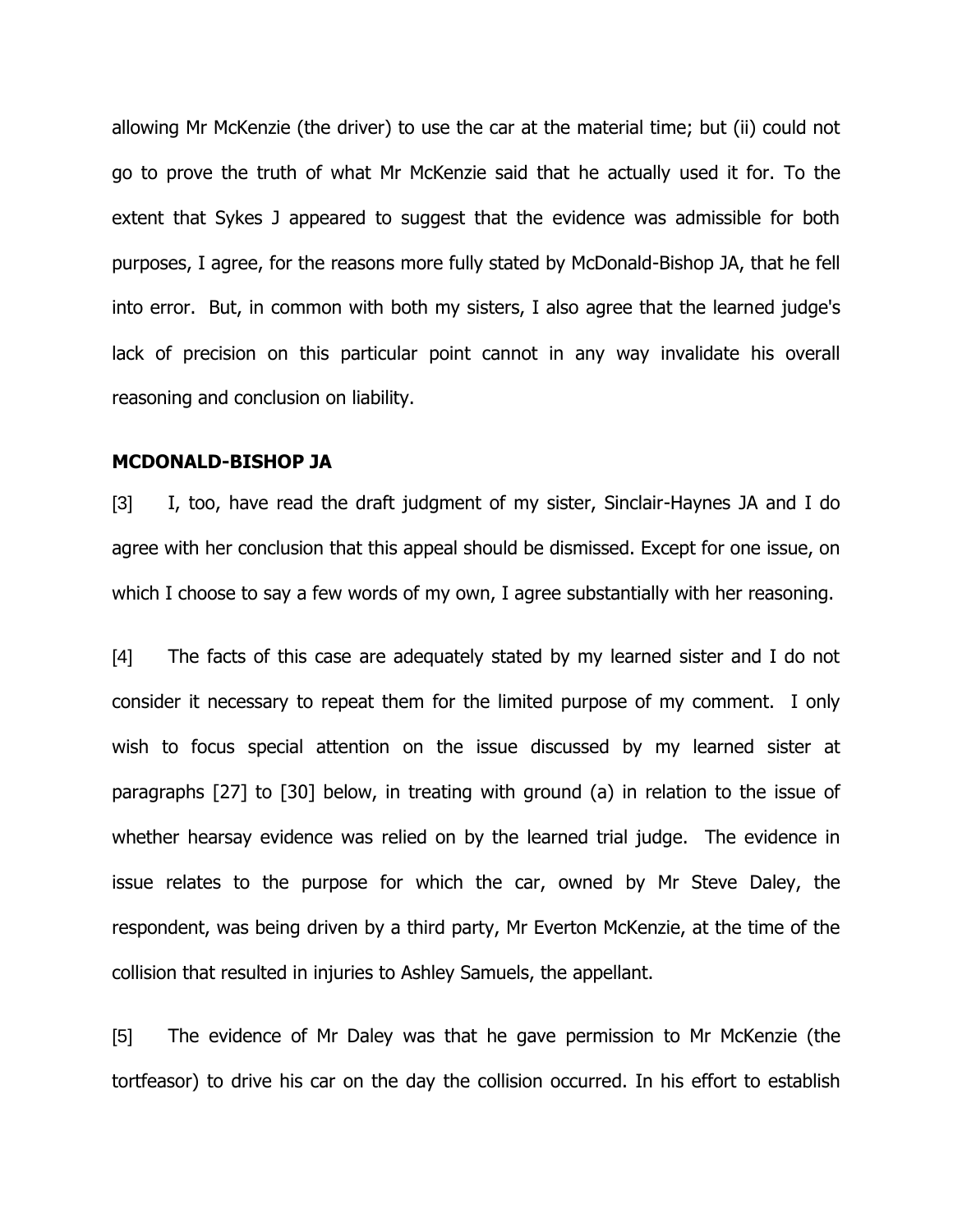that Mr McKenzie was not acting on his behalf and for his benefit at the material time, Mr Daley stated, at paragraphs 4 and 6 of his redacted witness statement (following certain portions being struck out as hearsay) that:

- "4. At the time of the said accident Everton McKenzie was driving my said vehicle with my permission**. I had lent it to him to pick up a friend in Gregory Park.** ...
- 5. ...
- 6. … My mother was not in the car at the time of the accident. He was not doing anything for her at the time of the accident. He was not doing anything for me at the time of the accident." (Emphasis added)

[6] Mr Robinson in his submissions to this court on behalf of the appellant argued, as he did in the court below, that what Mr Daley said at paragraph 4 of his witness statement, emphasised above, is "[s]trictly speaking...inadmissible as dependent on hearsay". The learned trial judge rejected that submission and permitted that portion of the witness statement to stand. In my view, the learned trial judge cannot be faulted for doing so. The statement is not hearsay, when one examines the purpose for which it was elicited.

[7] The fact that Mr Daley gave permission to Mr McKenzie to use the car, as well as his reason for doing so, was relevant to the issue of whether the car was being used at the time of the collision in connection with Mr Daley"s business or for his benefit. In other words, the reason for Mr Daley giving the car to Mr McKenzie, or the purpose for which he gave him the car to use on that day, was intimately connected to the question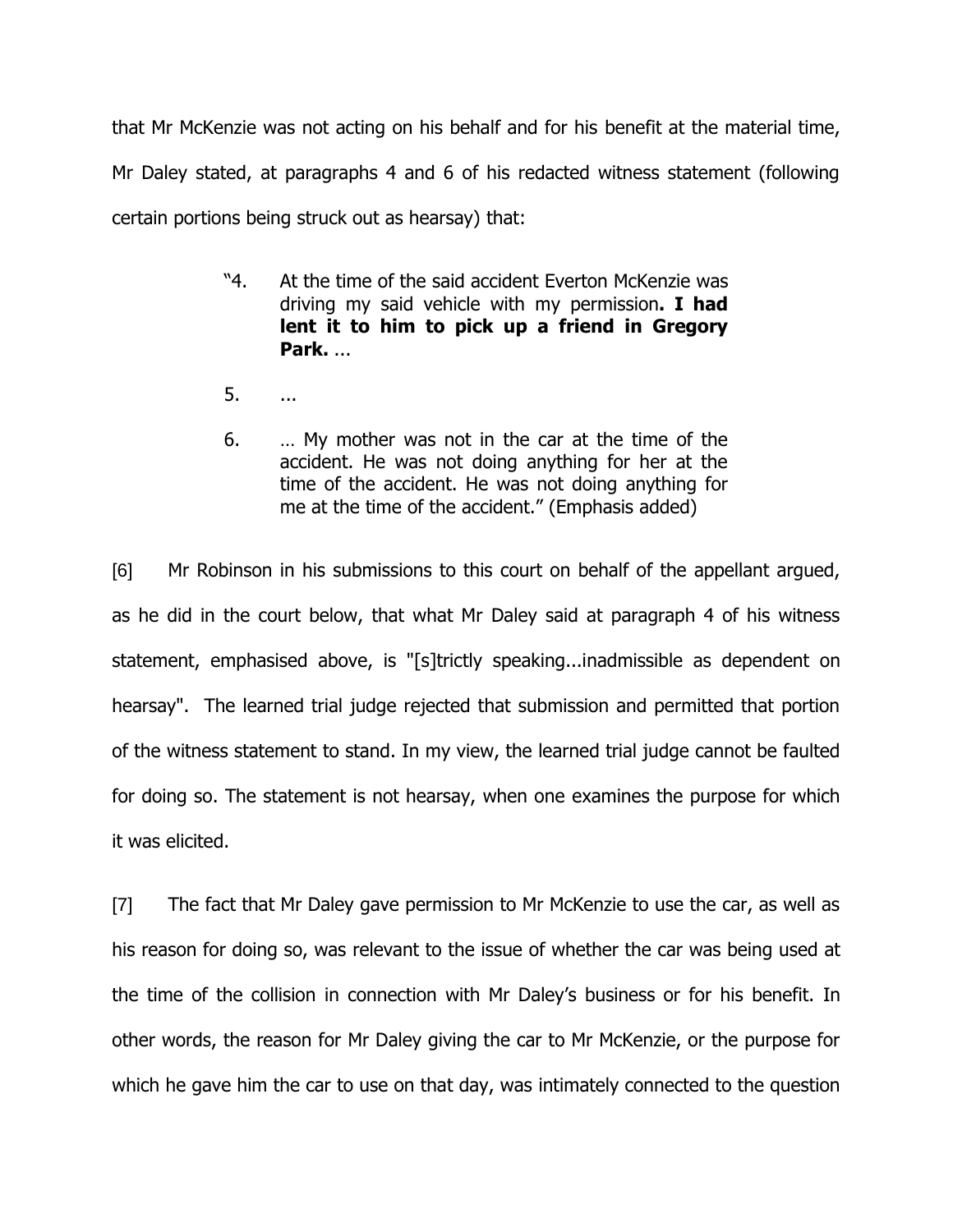of whether Mr McKenzie was acting as servant or agent of Mr Daley at the material time so as to render Mr Daley vicariously liable for the negligent driving of Mr McKenzie.

[8] What Mr Daley asserted in the impugned aspect of his evidence was the reason or the purpose for which he permitted Mr McKenzie to drive his car on the day in question. The grant of permission would have been based on what Mr McKenzie had told him, but his evidence was not admitted for the truth as to what Mr McKenzie had told him regarding the actual purpose of the trip, but rather to establish the fact that he lent the car to Mr McKenzie and the purpose for which he did so. The evidence would have served to establish the fact that Mr Daley gave permission to Mr McKenzie to drive the car for a specified purpose which was not for his (Mr Daley"s) benefit. It was not to establish as a fact and, in truth, that Mr McKenzie was using the car for that purpose at the time of the accident.

[9] Mr Daley"s evidence as to the purpose for which he had lent his car, even though implicitly conveying what he would have been told by Mr McKenzie, was original evidence and so was not inadmissible. He was the only one who could have given evidence as to the reason he had lent his car or the purpose for which he had lent it. That would have been the basis for the permission he gave to Mr McKenzie to drive the car on the day in question. For him to simply say, without more, that he gave Mr McKenzie permission to drive the car without being able to say his reason for doing so, would have been unfair to him in his effort to discharge the duty cast on him to rebut the presumption of agency or service to which the fact of his ownership of the vehicle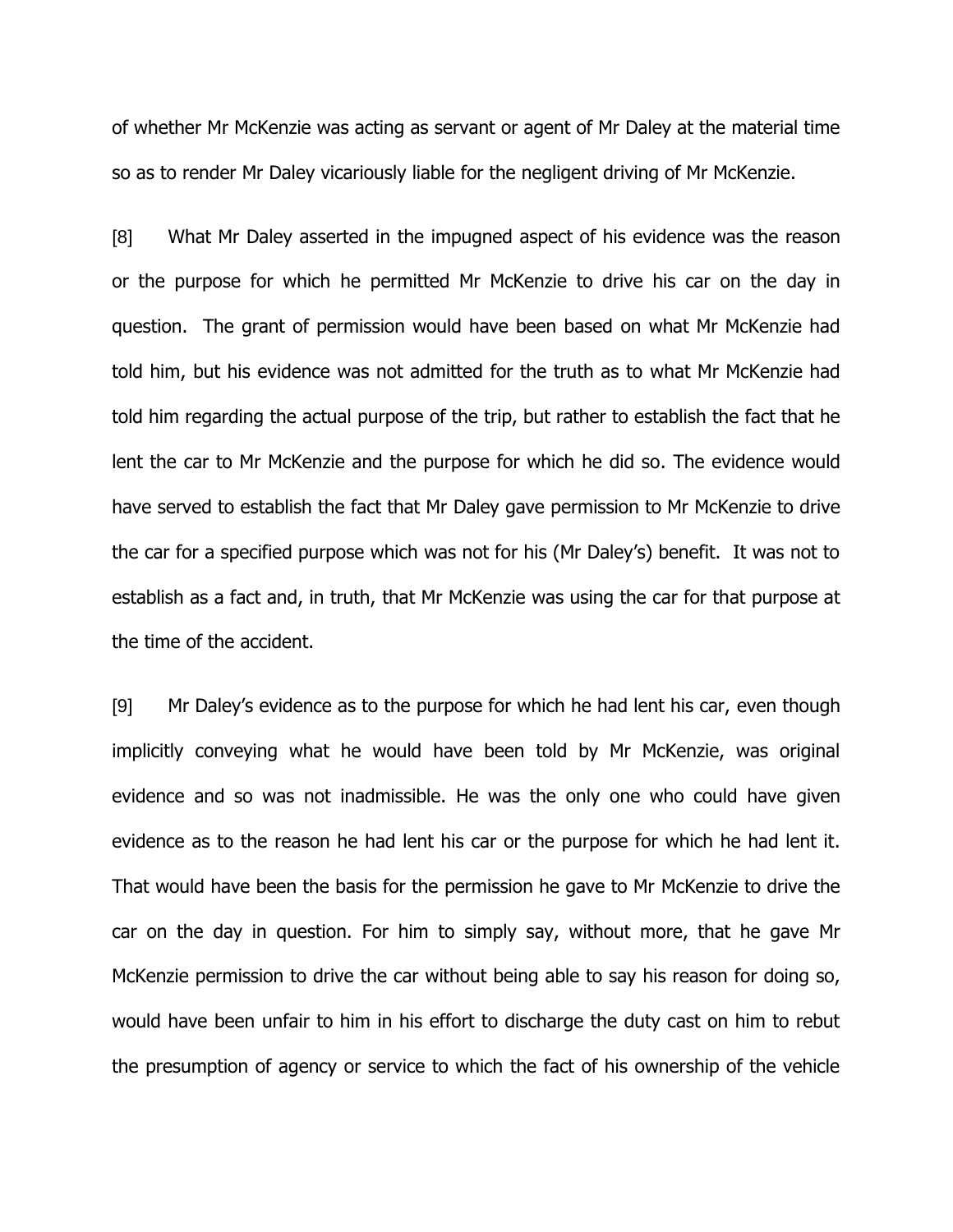had given rise. He could have given permission to Mr McKenzie to drive the vehicle for his (Mr Daley"s) benefit. This was a critical issue to be decided in the case and so his evidence as to the reason he gave the car to Mr McKenzie or for what purpose was relevant and probative.

[10] I therefore find it unobjectionable when the learned trial judge, in treating with

Mr Robinson's submissions at paragraph [34] of his judgment, stated that:

"[34] ...The court does not agree. As a practical matter, **how else would Mr Daley be able to state what was his purpose for lending the car to Mr McKenzie on the day in question? If he cannot say what his purpose was then who else can safely do so when that is actually one of the contested issues in the case?"** (Emphasis added)

[11] What I find to be objectionable in the learned trial judge's treatment of the evidence are some aspects of his reasoning at paragraph [33] of the judgment where he opined:

> "[33] **The problem with the latter submission is that there is no proper basis for me to reject Mr Daley's evidence regarding the trip taken by Mr McKenzie on the unfortunate day**. Mr Daley told the court quite candidly that he was too busy because of his political activities to take his mother to and from hospital and other business. He made arrangements for this and since Mr McKenzie would be doing this on a frequent basis he added his name as an authorised driver. Like the son in **Rambarran**, Mr McKenzie could drive the car at any time and also on his (McKenzie) business. Mr Daley, in this case, has gone further than the father in **Rambarran**: **he not only stated that the car was not on his or his mother's business at the material time but also stated the purpose of the trip, namely to pick up a friend of Mr McKenzie.**This evidence does double duty: first it states that the trip was not for Mr Daley's purpose and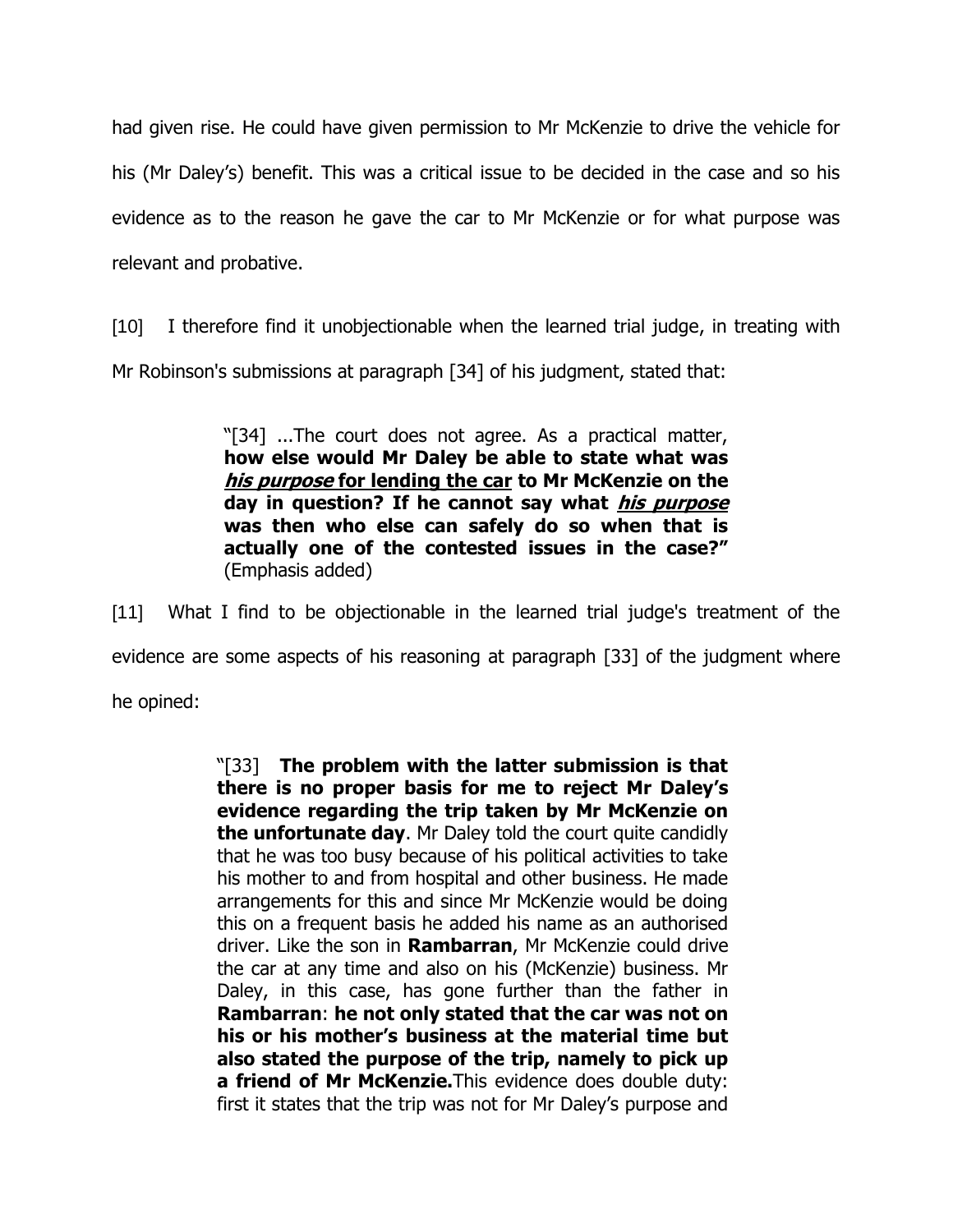second that the purpose of the trip was for the benefit of Mr McKenzie." (Emphasis added)

[12] In my view, the learned trial judge seemed to have treated Mr Daley"s evidence as stating a fact as to the purpose of the trip at the time of the collision when he stated these things:

- (a) **"...**there is no proper basis for me to reject Mr Daley"s evidence **regarding the trip taken by Mr McKenzie on the unfortunate day"**; and
- (b) "[Mr Daley] not only stated that the car was not on his or his mother"s business at the material time **but also stated the purpose of the trip, namely to pick up a friend of Mr McKenzie.**" (Emphasis added)

[13] The learned trial judge seemingly relied on what Mr Daley stated in evidence as to the purpose for which he lent the car to Mr McKenzie as asserting, in truth, the purpose of the trip at the material time. However, without Mr McKenzie giving evidence, the learned trial judge could not have properly arrived at a positive finding as to the purpose of the trip at the material time merely on what Mr Daley stated. In this regard, therefore, the learned trial judge would have erred in law by using the evidence for a purpose that it could not properly have been used for and, that is, for the truth of the assertion that the purpose of the trip was to pick up a friend. On account of this finding, and to this extent only, I accept that the learned trial judge would have erred by relying on hearsay.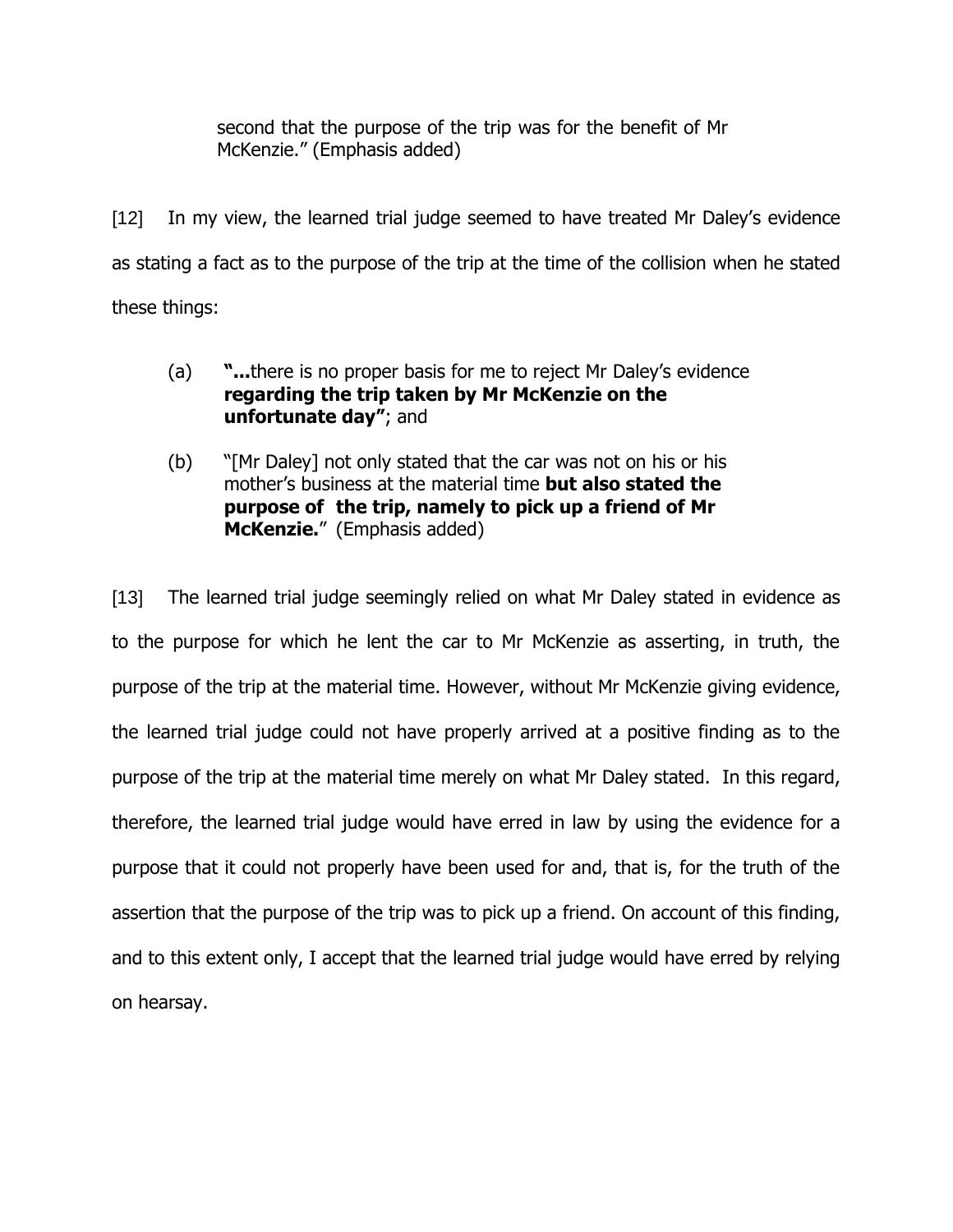[14] The highest that Mr Daley's evidence could have been taken, once it was accepted as being credible, was to establish that he gave the vehicle to Mr McKenzie to be used for a purpose unconnected to his (Mr Daley"s) interests and not for his benefit and so when the collision occurred, Mr McKenzie was not driving as Mr Daley"s servant or agent but for his own benefit. This was a finding open to the learned trial judge on non-hearsay evidence, which he had before him.

[15] The error on the part of the learned trial judge does not affect the clear evidence from Mr Daley that Mr McKenzie was not engaged in any task at his behest or for his benefit at the material time. It was a matter for the learned trial judge to have ultimately determined, as a question of fact and on the totality of the evidence, whether he accepted Mr Daley as a witness of truth in this regard; he evidently did so. This court is in no proper position to disturb that finding of fact because the learned trial judge would have had the advantage of having seen and heard the witness that this court has not enjoyed.

#### **SINCLAIR-HAYNES JA**

[16] On 4 November 2002 whilst on her way from school with her sister and a friend, Ashley Samuels (the appellant) was lured by the sweets of a vendor to the other side of the road. That trip across the Gregory Park main road to purchase sweets proved to be a bitter experience for young Ashley Samuels who is now scarred and incapacitated as she was struck down by a motor car which was owned by Mr Steve Daley (the respondent), and driven by Mr Everton McKenzie.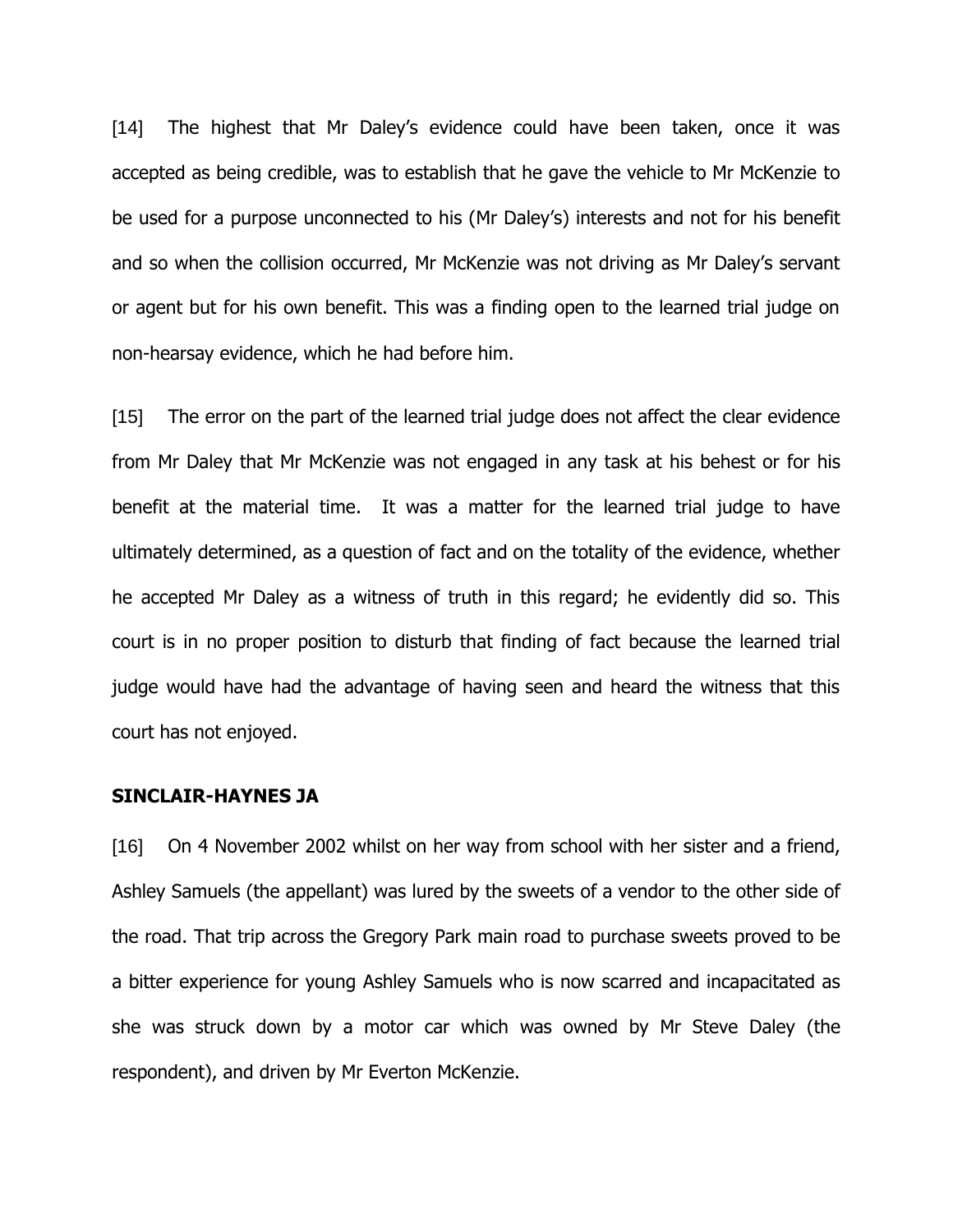[17] The appellant, by her mother and next friend Ms Rose Ellis, instituted proceedings against both Messrs Daley and McKenzie in the Supreme Court for compensation. Mr Daley was pursued as being vicariously liable for the negligence of Mr McKenzie. Her claim was that at the material time, the vehicle was being driven by Mr McKenzie as his agent. That claim was trenchantly resisted by Mr Daley, who asserted that at the material time, Mr McKenzie was driving the vehicle entirely on his own business. Mr McKenzie did not attend the trial. Sykes J rejected the claim against Mr Daley and entered judgment against Mr McKenzie as follows:

- "a. General Damages JA\$6,450,000.00 at 3% from date of service of the Claim Form to the date of Judgment;
- b. Cost of future medical care JA\$598,268.58 and US\$700.00 with no interest on either amount;
- c. Special damages JA\$317,505.00 and US\$700.00 at 6% interest from November 2, 2002 to June 22, 2006 and 3% from June 23, 2006 to the date of judgment; … "
- [18] The appellant is dissatisfied with the following orders of the learned judge:

"The claim against Mr Daley is dismissed with costs to him to be agreed or taxed."

"Costs awarded to Mr Daley to be paid by Mr McKenzie."

[19] She has consequently challenged the following findings of law and has filed following grounds of appeal.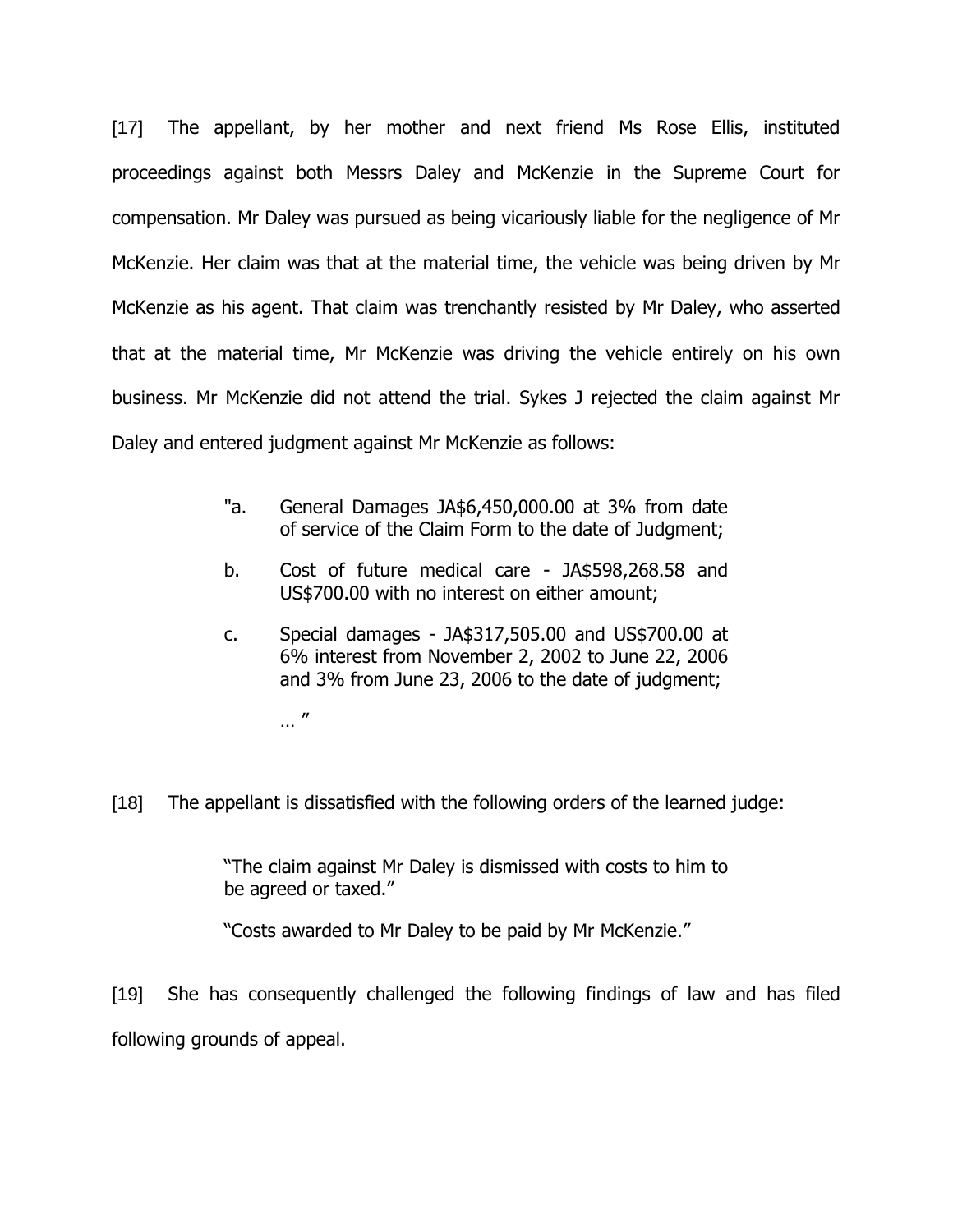## **Findings of law challenged**

- "i. The Respondent's evidence that he loaned his car to [Mr McKenzie] to pick up a friend was admissible evidence (paragraph 34 of the Judgment below);
- ii. The Privy Council's decision in **Rambarran v Gurrucharran** that the stand alone testimony of the driver's father in that case was sufficient to rebut the presumption of agency has created a general principle that stand alone testimony in any case can rebut the presumption (Paragraph 36 of the Judgment below);
- iii. The facts in this case were sufficiently distinguishable from the facts in the Court of Appeal case of **Princess Wright v Alan Morrison** [2011] JMCA Civ 14 so as to make the rational [sic] of the case irrelevant and not applicable to the current facts (paragraph 37 of the Judgment below)."

# **Amended grounds of appeal**

- "(a) The Learned Trial judge erred in accepting the admissibility of the Respondent's allegation as to the purpose of [Mr McKenzie] driving at the material time 'as a practical matter' when, as a matter of Law, the learned Judge had already struck out all other attempts in the Witness Statements to introduce similar evidence from [Mr McKenzie] as hearsay and this was an indirect method of introducing a hearsay statement by [Mr McKenzie] who was not a party or witness at the Trial and in relation thereto no notice had been filed to circumvent the hearsay rule under the EVIDENCE ACT.
- (b) The Learned Trial Judge erred in taking the decision in **Rambarran v Gurruchurran** as creating a general principle that stand alone evidence would be enough to rebut the presumption of agency in these circumstances. In that case, the stand alone evidence came from the driver's father whose relationship with the driver was of a close familial type who could not be blamed for allowing his son to drive his car without knowing the specific purpose of the trip. In this case, the owner and driver were, for all practical purposes,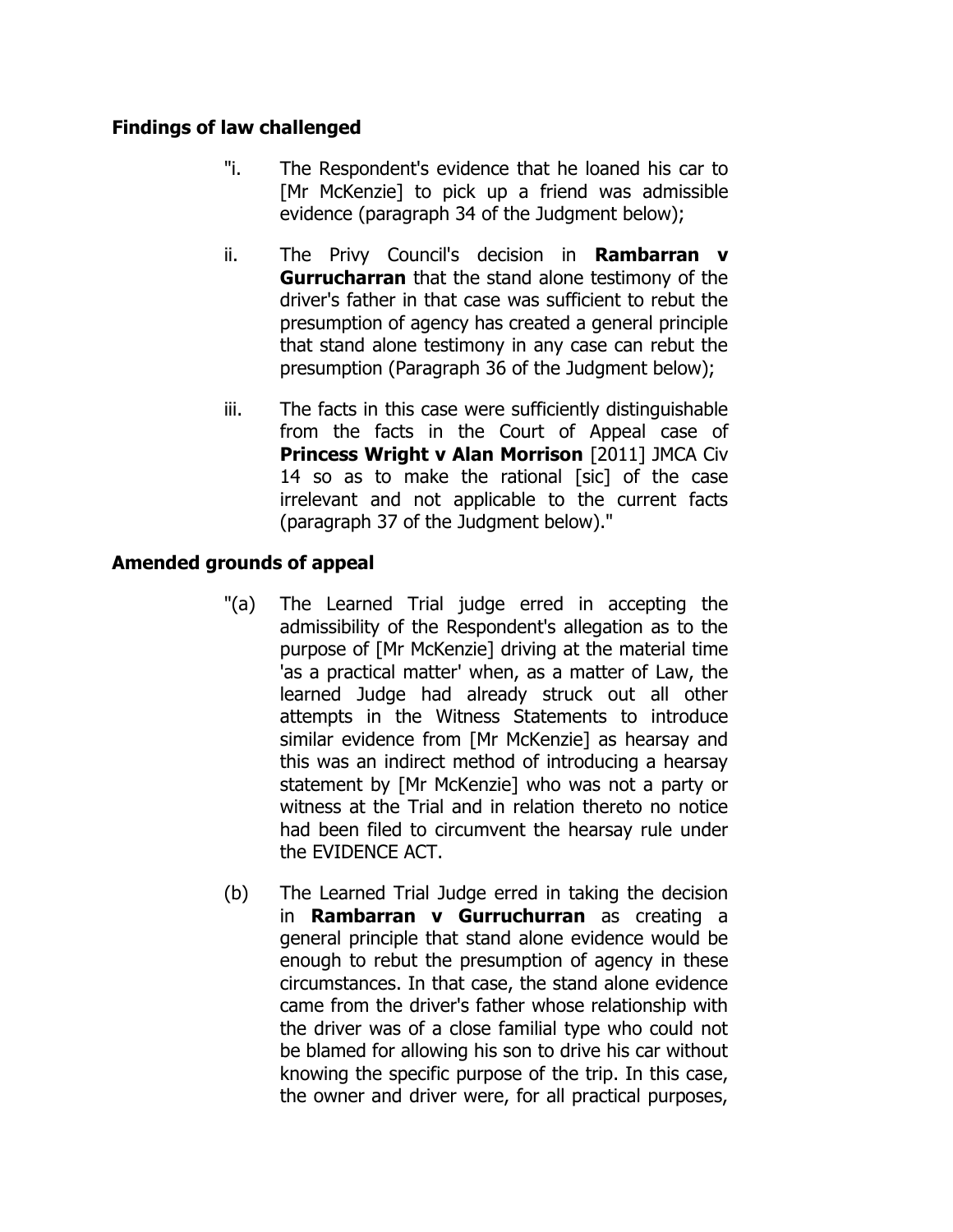strangers which circumstance alone means that the owner's self serving, stand alone testimony ought not, save in exceptional cases of which this is not one, to be accepted as sufficient to rebut the presumption of agency.

- (c) The Learned Judge erred in finding that the **Wright v Morrison** case was distinguishable because it was an obvious case of employer/employee 'and so the employer may well be expected to exercise greater control over the use of his vehicle' (paragraph 37) when there is no material distinction between that case and this one where the Respondent admitted that [Mr McKenzie] would never have driven his car except that he needed him to transport his mother in exchange for which he was allowed to drive the car allegedly on the driver's own business.
- (d) The Learned Trial judge erred, even if the Respondent's evidence was accepted in its totality, in failing to find that, on the Respondent's own evidence, [Mr McKenzie] was merely carrying out an authorized act (driving the Respondent's car on the road) in an unauthorized manner (unknown purpose).
- (e) The Decision of the Learned Trial Judge was unreasonable in light of the evidence."

## **Submissions in respect of grounds (a) and (b)**

[20] Counsel Gordon Robinson, on behalf of the appellant, relied on the Privy Council case, **Rambarran v Gurrucharran** Privy Council Appeal No 2 of 1969; [1970] 1 All ER 749, for the proposition that evidence of ownership gives rise to a rebuttable presumption of agency which requires the owner to lead credible evidence of the purpose of the trip by the car so as to rebut the presumption. He also relied on **Eric Rodney v Alan Werb; Alan Werb v Eric Rodney and Patricia Philpotts** [2010]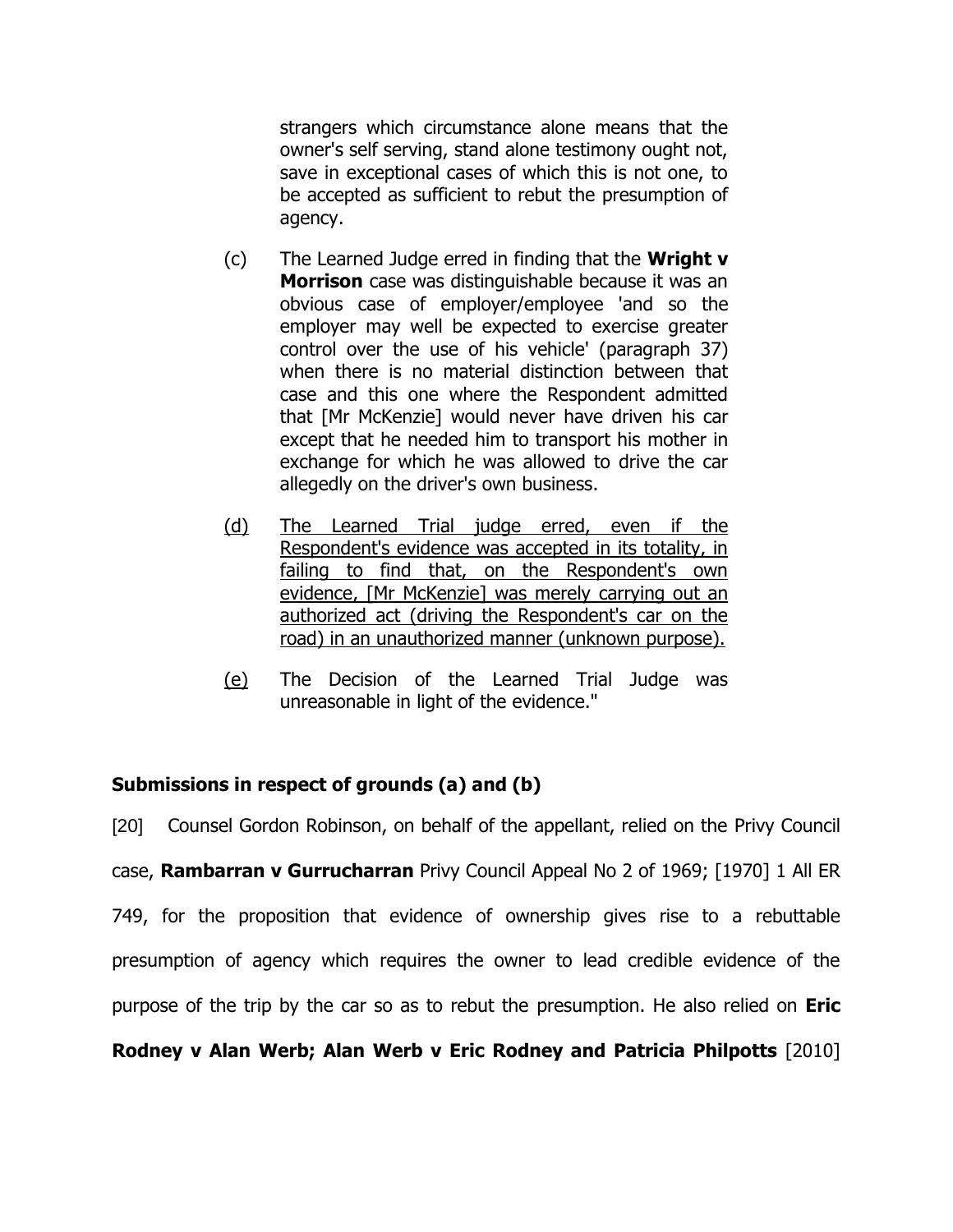JMCA Civ 43, a case from this court, which reiterated the principle. It was counsel"s submission that Mr Daley proffered no evidence to rebut the presumption.

[21] Mr Robinson submitted that the judge relied on hearsay statement contained in Mr Daley"s witness statement which was struck out regarding the purpose for which the vehicle was being driven at the material time. The only evidence, counsel submitted, as to the purpose the vehicle was being driven at the material time, was contained in Mr Daley's witness statement which stated that Mr McKenzie was "lent [the vehicle] to ... pick up a friend in Gregory Park". Counsel contended that that evidence was also inadmissible as it was dependent on hearsay. It was also counsel"s submission, that on the totality of the evidence, that evidence was not only less credible, but also vague and lacks cogency.

[22] It remains unknown, he posited, whose friend it was. Counsel also pointed out that Mr Daley"s sister"s evidence regarding the purpose of the trip at the time of the accident was struck out as being inadmissible because she was not an independent witness. Counsel postulated that on the totality of the evidence, there was no credible evidence to rebut the presumption of agency.

[23] No corroborative evidence was called by Mr Daley; although on his own evidence, he knew Mr McKenzie"s address and communicated with him up to the time of the accident. His whereabouts therefore ought to have been known to him, counsel argued. Furthermore, counsel submitted, Mr Daley is a former policeman who was aware that the accident was investigated by the Gregory Park Police Station. He could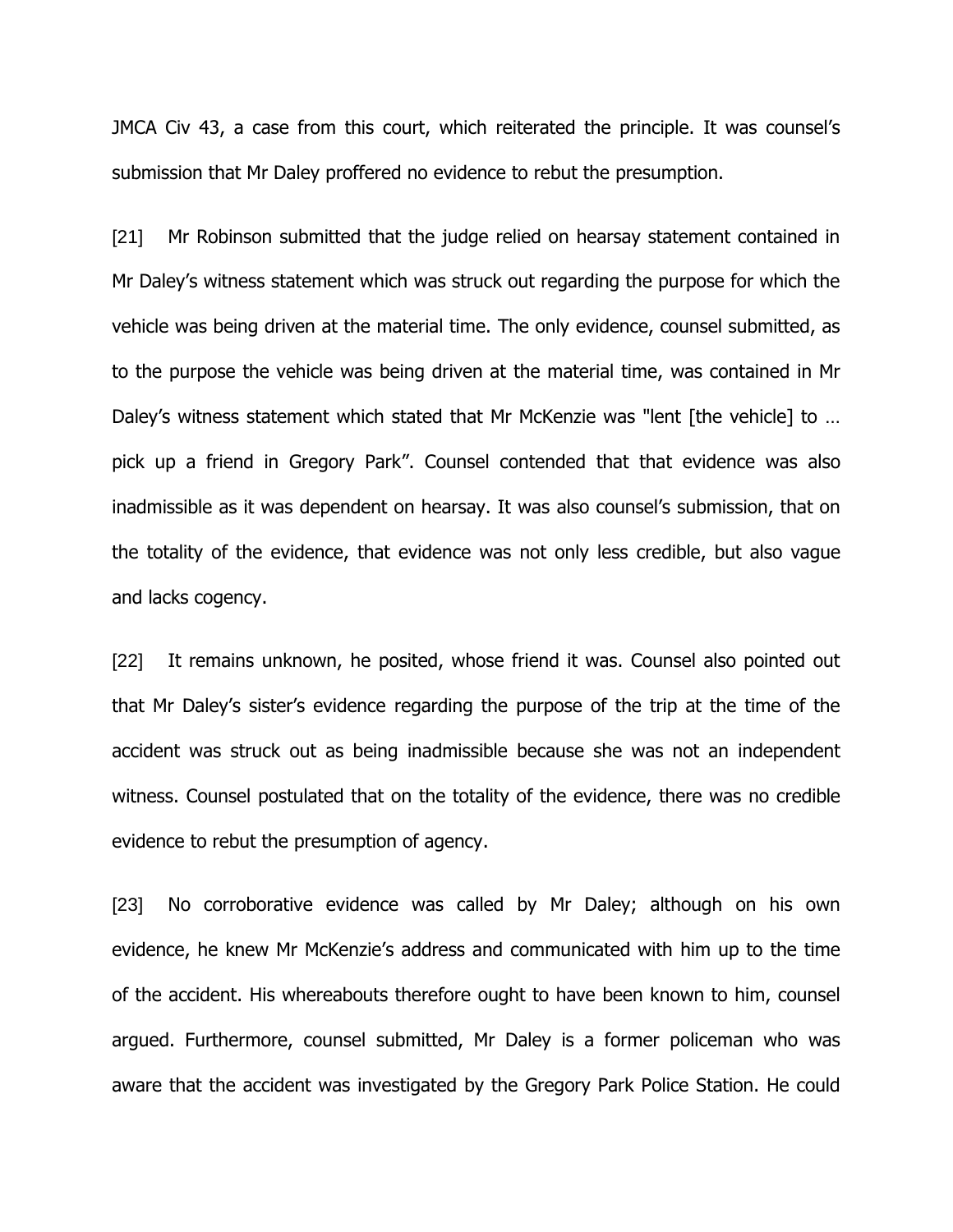have obtained a police report and Mr McKenzie's statement from the said station. Mr McKenzie"s statement could have been tendered by virtue of the statutory exceptions to the hearsay rule pursuant to the Evidence Act.

[24] Counsel submitted that Mr Daley's evidence was gratuitous and self-serving. His only evidence of his attempts to find Mr McKenzie, counsel indicated, was that "he had looked for [Mr McKenzie] in Clarendon". He pointed out that that was not included in his witness statement; it only emerged under the pressure of cross-examination. Counsel asked the court to take cognizance of Mr Daley"s evidence that Mr McKenzie resided "off Maxfield Avenue", yet he was searching for him in Clarendon.

## **Submissions on behalf of Mr Daley**

[25] On behalf of Mr Daley, Mrs Ursula Khan contended that the appellant not having challenged the learned judge"s findings of fact, there were at least three of his findings which disposed of this appeal. Counsel listed them as follows:

- "1.1 That there is no proper basis to reject the evidence of [Mr Daley](paragraph 33) as his evidence was not discredited or shown to be untrue or unreliable (paragraph 36).
- 1.2 That there were none of the usual incidents of a contract of employment for the Court to conclude that there was a contract of employment (paragraph 20).
- 1.3 That [Mr] McKenzie had [Mr Daley"s] general permission to drive and use the car if his mother did not require it (paragraph 5 of the witness statement of Steve Daley ... as accepted in paragraph 33 of the Judgment...)."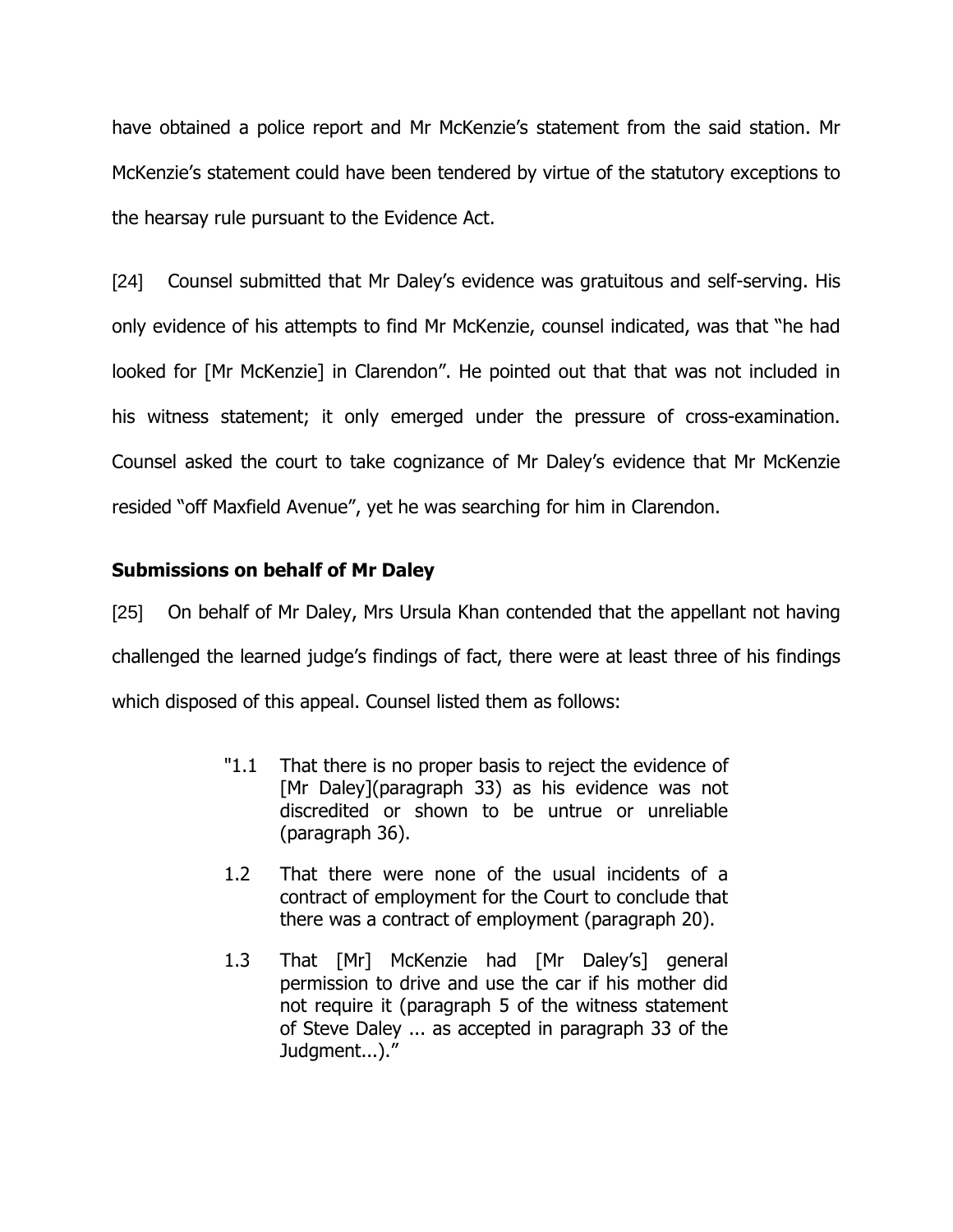It was also her submission that the learned judge's application of relevant and existing law was not based on faulty reasoning.

## **Analysis**

[26] The issues which arise on grounds (a) and (b) are:

- a) whether the learned judge relied on hearsay evidence as to the purpose for which the car was being used at the material time; and
- b) whether **Rambarran v Gurrucharran** created a general principle that stand alone evidence is sufficient to rebut the presumption of agency.

## **Was hearsay evidence relied on?**

[27] Mr Daley"s evidence as to what Mr McKenzie told him about the purpose of the trip was struck out. The following statement by him however remained.

- "4. At the time of the said accident Everton McKenzie was driving my said vehicle with my permission. **I had lent it to him to pick up a friend in Gregory Park. ...**"**(Emphasis added)**
- "6. … My mother was not in the car at the time of the accident. He was not doing anything for her at the time of the accident. He was not doing anything for me at the time of the accident."
- [28] At paragraph [33], the learned judge said:

"[33] The problem with the latter submission is that there is no proper basis for me to reject Mr Daley"s evidence regarding the trip taken by Mr McKenzie on the unfortunate day. Mr Daley told the court quite candidly that he was too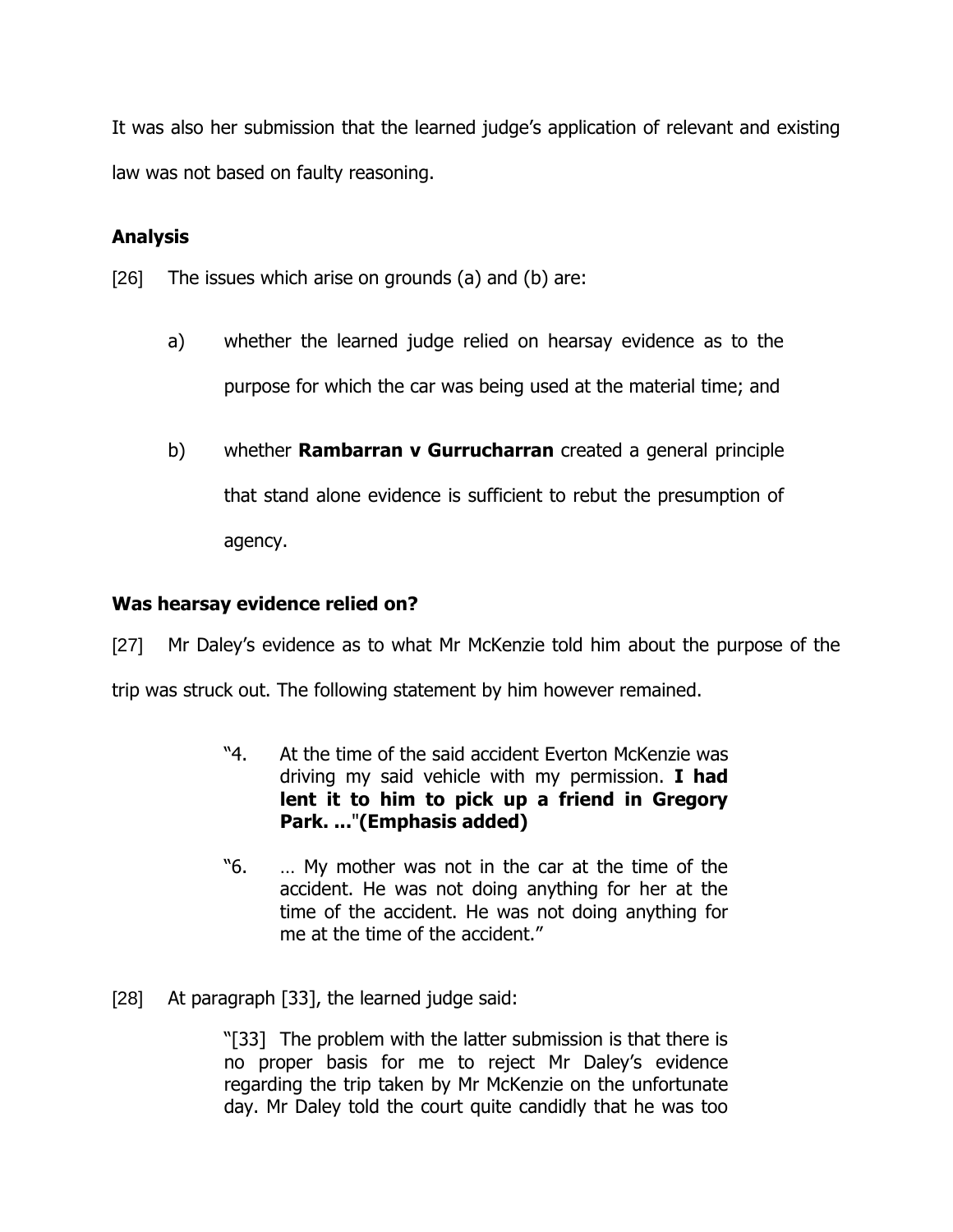busy because of his political activities to take his mother to and from hospital and other business. He made arrangements for this and since Mr McKenzie would be doing this on a frequent basis he added his name as an authorised driver. Like the son in **Rambarran**, Mr McKenzie could drive the car at any time and also on his (McKenzie) business. Mr Daley, in this case, has gone further than the father in **Rambarran**: he not only stated that the car was not on his or his mother"s business at the material time **but also stated the purpose of the trip, namely to pick up a friend of Mr McKenzie**. This evidence does double duty: first it states that the trip was not for Mr Daley"s purpose and second that the purpose of the trip was for the benefit of Mr McKenzie." (Emphasis applied)

[29] Mr Robinson submitted that Mr Daley"s evidence that the car was lent to Mr McKenzie to "pick up a friend in Gregory Park" was hearsay, and was inadmissible, because it depended on an assertion by Mr McKenzie about his purpose for wanting the car. That evidence, counsel pointed out, was struck out at the trial from paragraph 6 of Mr Daley"s witness statement on the basis of hearsay. It, however, remained at paragraph 4. Having noted counsel's submission, the learned judge at paragraph [34] said:

> "[34] ...The court does not agree. **As a practical matter, how else would MrDaley be able to state what was his purpose for lending the car to Mr McKenzie on the day in question?** If he cannot say what his purpose was then who else can safely do so when that is actually one of the contested issues in the case?" (Emphasis applied)

[30] Mr Daley"s evidence as to the specific purpose the vehicle was being used for constituted hearsay as he was only able to regurgitate what was told to him by Mr McKenzie. The learned judge apparently accepted the statement as proof that Mr McKenzie in fact went "to Gregory Park to pick up a friend". That error notwithstanding,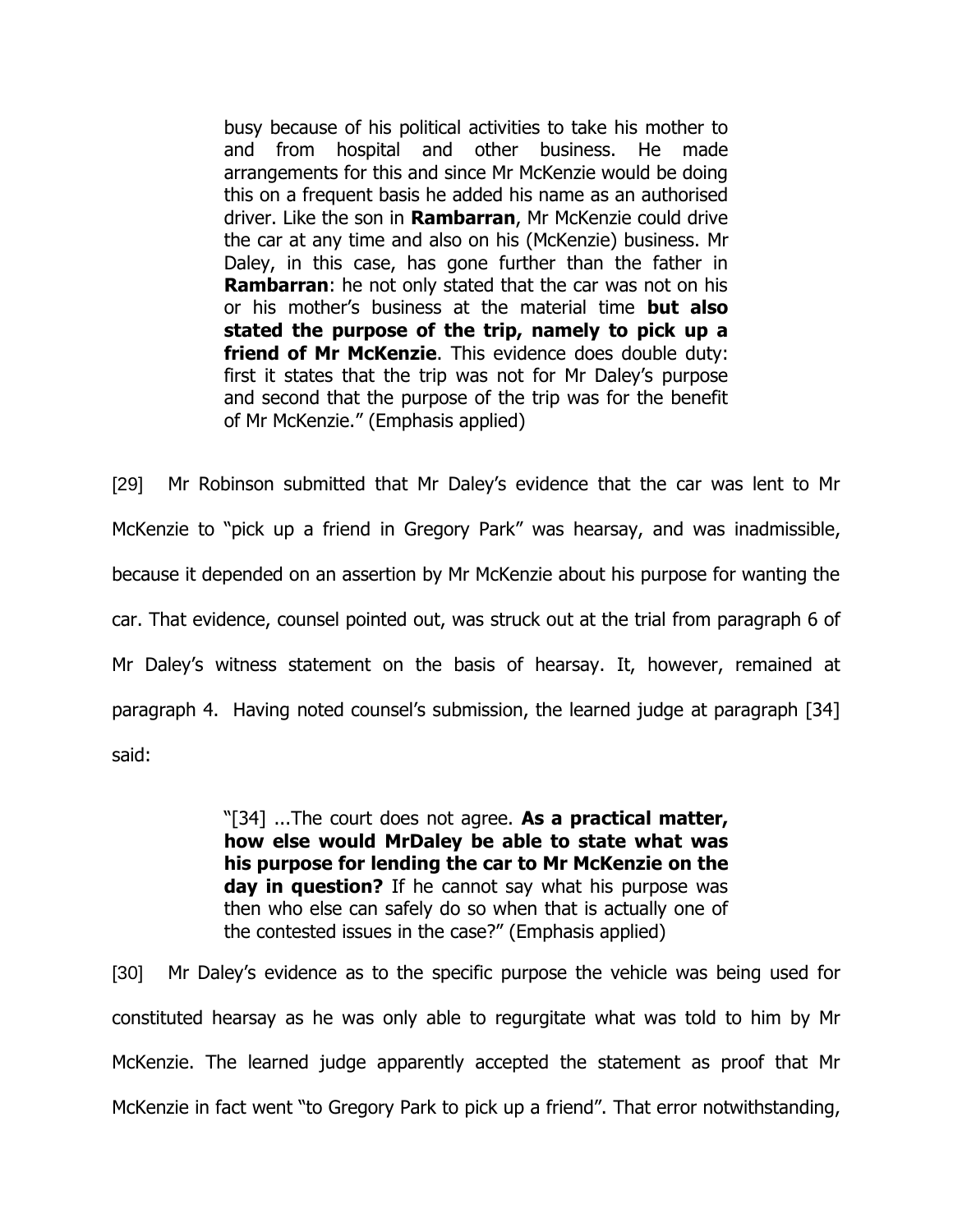the evidence is that Mr McKenzie was about his own business. Whatever mission Mr McKenzie proposed to go on, had nothing to do with Mr Daley.

## **Was Mr Daley's stand alone evidence sufficient to rebut the presumption of agency?**

[31] In rejecting counsel's contention as to the requirement for supporting evidence, the learned judge said: "There is no legal requirement that Mr Daley must produce corroborating or supporting testimony from any other source" (para [36]). In concluding that Mr Daley could not be vicariously liable for the negligence of Mr McKenzie, he distinguished **Princess Wright v Alan Morrison** [2011] JMCA Civ 14 on the basis that the **Princess Wright** case was an employer/employee relationship.

[32] The learned judge further found, by drawing an analogy between the facts of the **Rambarran** case and the instant case, that:

> "[36] … [I]f Mr Daley has not been discredited and in the absence of evidence showing that his testimony was untrue or unreliable, this court cannot see any reason [why] Mr Daley"s stand-alone evidence regarding the circumstance Mr McKenzie took the car on the unfortunate trip is not sufficient to deflect liability from him. There is no evidence to show that Mr Daley or his mother had any interest or would benefit in any way from the trip to pick up the friend."

[33] The evidence which he accepted was that at the material time, Mr McKenzie "was not doing any business connected with Mr Daley". Mr Daley was therefore under no obligation to state the reason Mr McKenzie needed the vehicle. Lord Donovan in the

**Rambarran's** case commented thus: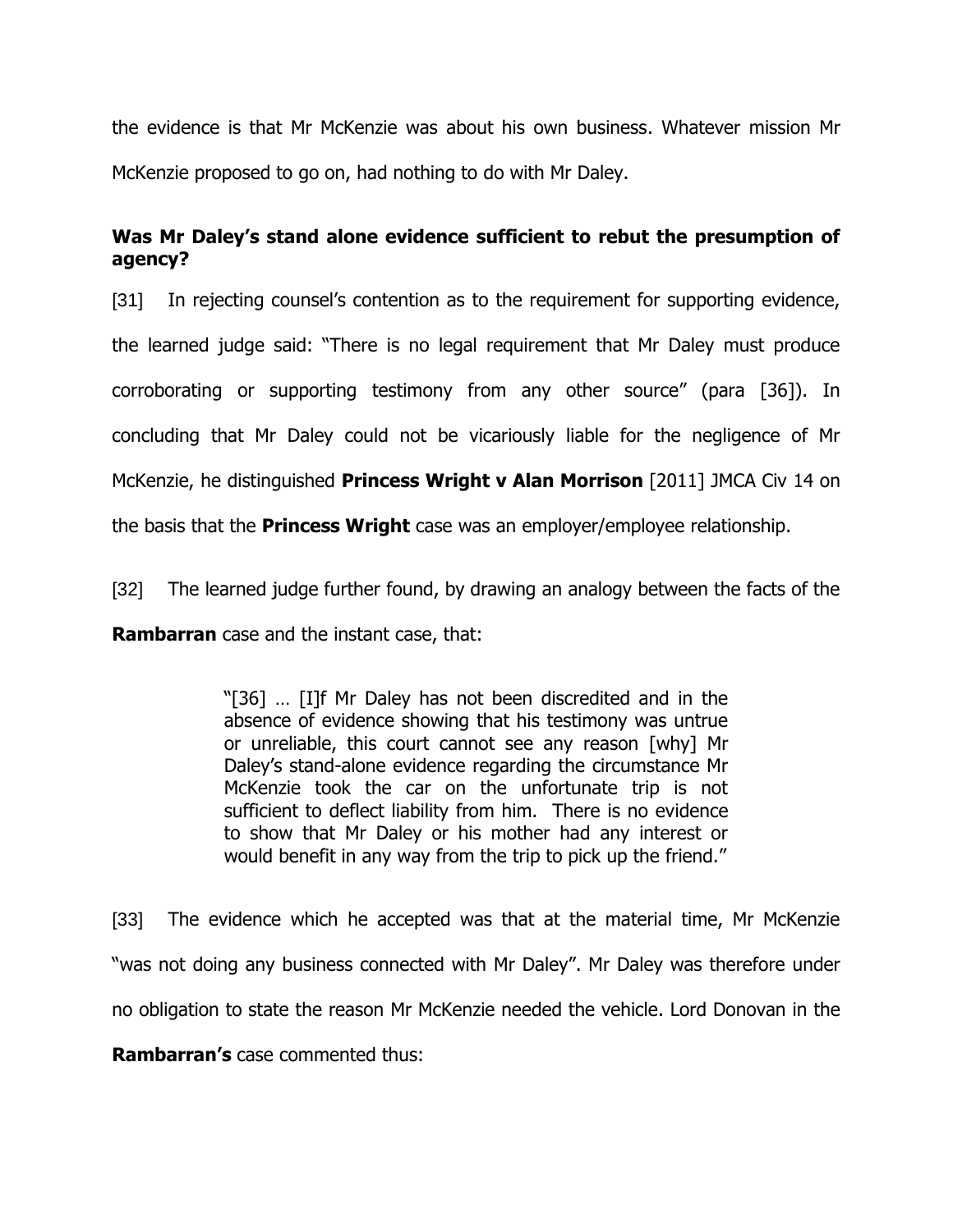"The appellant, it is true, could not, except at his peril, leave the Court without any other knowledge than that the car belonged to him. But he could repel any inference, based on this fact, that the driver was his servant or agent in either of two ways. One, by giving or calling evidence as to Leslie's object in making the journey in question, and establishing that it served no purpose of the appellant. **Two, by simply asserting that the car was not being driven for any purpose of the appellant, and proving that the assertion by means of such supporting evidence as was available to him. If this supporting evidence was sufficiently cogent and credible to be accepted, it is not to be overthrown simply because the appellant chose this way of defeating the respondent's case instead of the other. Once he had thus proved that Leslie was not driving as his servant or agent, then the actual purpose of Leslie on that day was irrelevant**. In any event the complaint that the appellant led no positive evidence of the purpose of Leslie"s journey comes strangely from the respondent who could have found it out by making Leslie a co-defendant and administering interrogatories, or compelled his attendance as a witness and asked him questions about it. He did none of these things." (Emphasis applied) (page 753 para f-h)

[34] Lord Donovan referred to the dissenting judgment of Cummings JA with obvious

approval:

" "**In the instant case as in Hewitt v. Bonvin (supra) the Court was not as in Barnard v. Sully without further information**. There was ample information to justify the inferences drawn by the learned trial judge and his conclusion that the [respondent] had failed to establish the requirements as laid down in **Hewitt v. Bonvin**. Indeed I am myself unable to draw any different inferences or arrive at any other conclusion." " (Emphasis applied) (page 753 para j)

[35] The onus rested on the appellant to disprove the assertion that Mr McKenzie was

not driving the vehicle on Mr Daley"s business. In the absence of any such evidence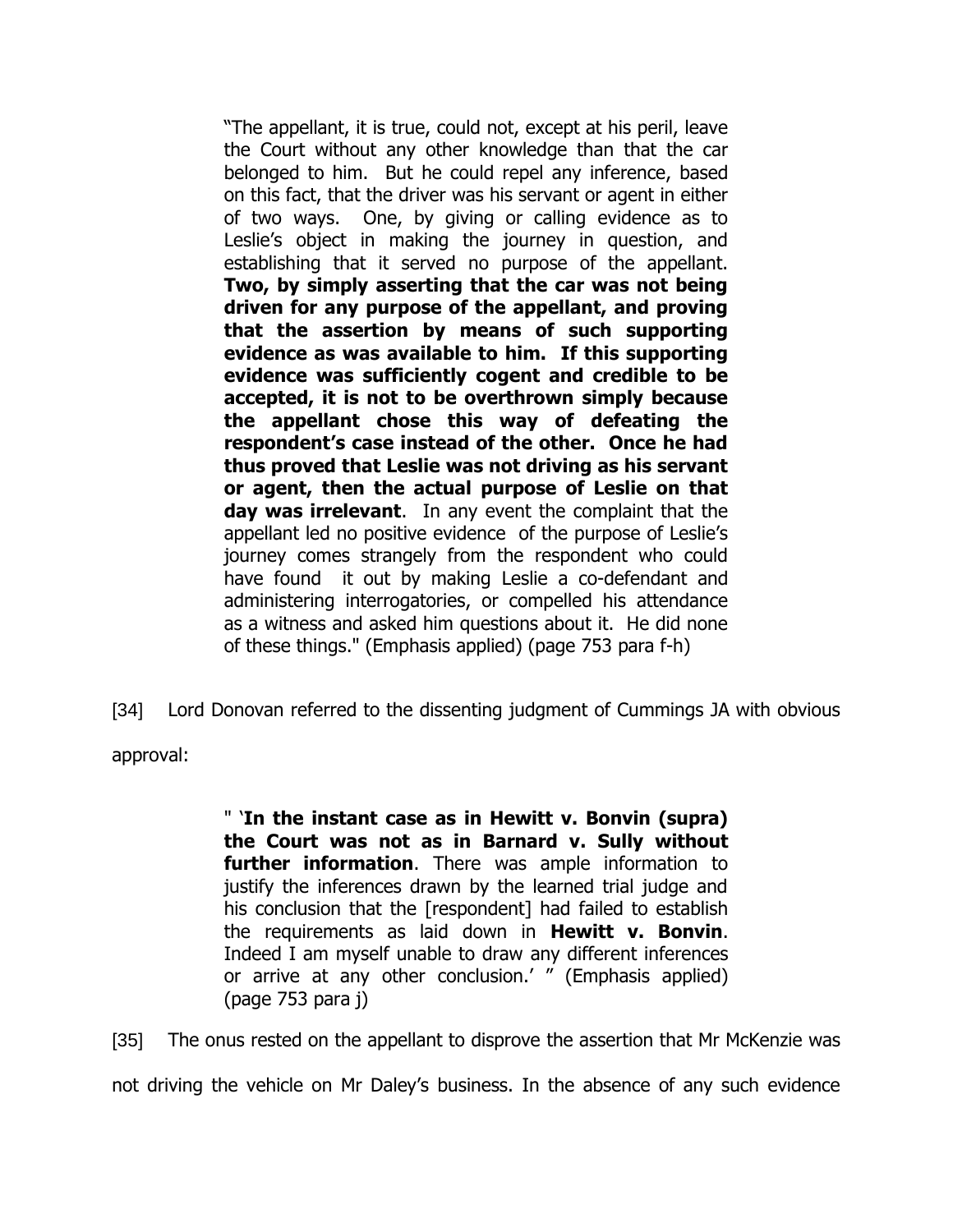undermining Mr Daley"s evidence that Mr McKenzie was about his own business, the learned judge"s right to accept Mr Daley"s evidence as credible was inalienable. Lord Donovan"s statement on behalf of the Privy Council in the **Rambarran** case makes that plain.

[36] In that case, the appellant was the owner of a motor car which he permitted three of his sons who were licensed drivers, to drive both on his business and on theirs. His son Leslie drove the said motor car in a manner which caused it to collide with another vehicle resulting in damage to that vehicle. On that occasion, Leslie was about his own business.

[37] The appellant was found by the majority of the Court of Appeal, which overruled the decision of George J, the trial judge, to have been vicariously liable for the negligent driving of Leslie. In arriving at its decision, the Privy Council reviewed a number of authorities on the matter. **Barnard v Sully** (1931) 47 TLR 557 was the first.

[38] Lord Donovan observed that in **Barnard v Sully**, Sully, the respondent, neither appeared nor was he represented. Lord Donovan quoted with approval Scrutton LJ"s following statement with which, he noted, the other members of the court agreed:

> " "**No doubt, sometimes motor-cars were being driven by persons who were not the owners, nor the servants or agents of the owners**...But, apart from authority, the more usual fact was that a motor-car was driven by the owner or the servant or agent of the owner, and therefore the fact of ownership was some evidence fit to go to the jury that at the material time the motor-car was being driven by the owner of it or by his servant or agent. **But it was evidence which was liable to be rebutted**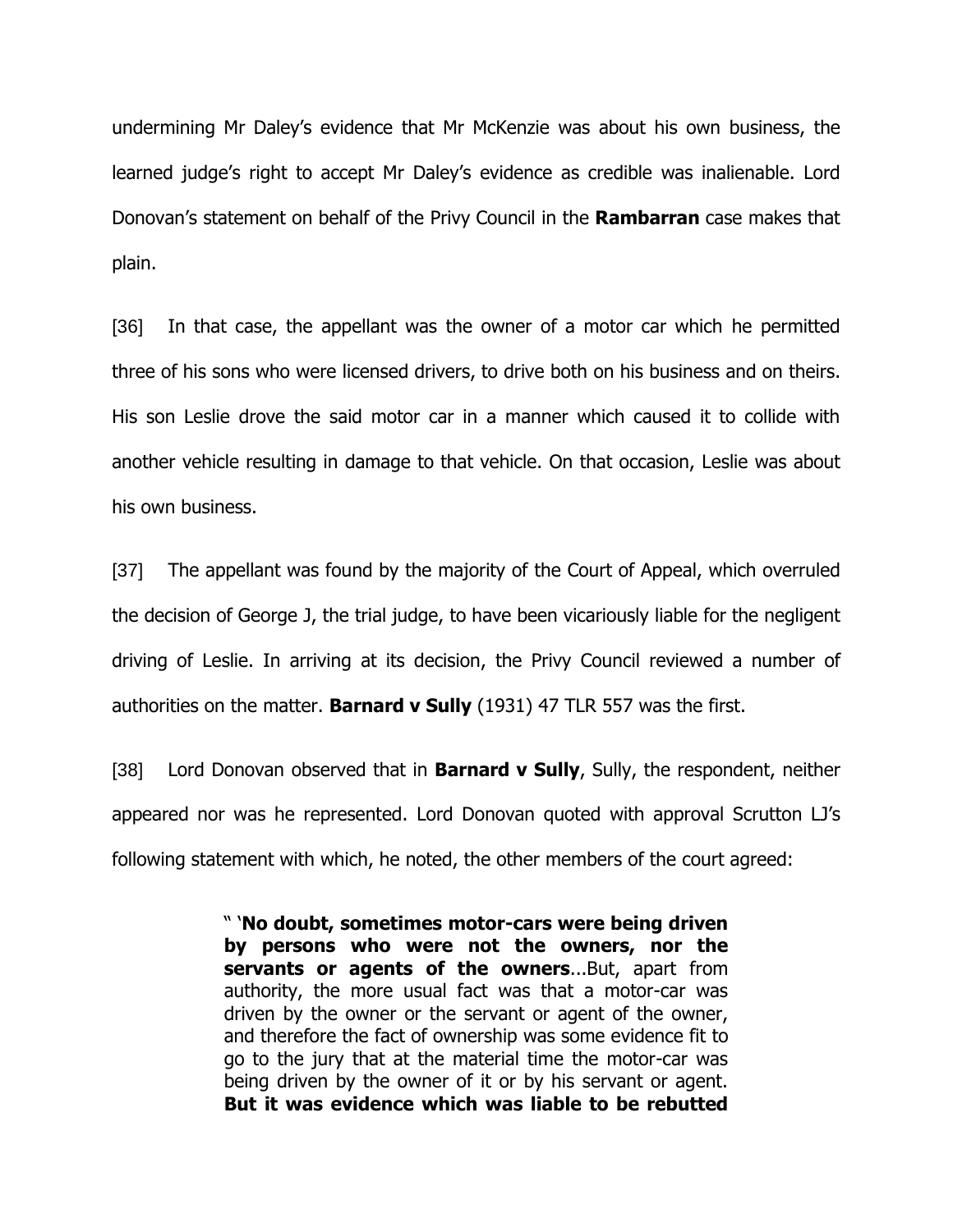**by proof of the actual facts.'** " (Emphasis applied) (page 751 para g-h)

[39] Lord Donovan, on the Board's behalf, expressed the view that:

"Where no more is known of the facts, therefore, than that at the time of an accident the car was owned but not driven by A it can be said that A's ownership affords some evidence that it was being driven by his servant or agent. **But when the facts bearing on the question of service or agency are known, or sufficiently known, then clearly the problem must be decided on the totality of the evidence.**" (Emphasis applied) (page 751 para i)

[40] The Privy Council also examined **Hewitt v Bonvin and another** [1940] 1 KB 188 and the New Zealand Court of Appeal case, **Manawatu County v Rowe** [1956] NZLR 78, which had also considered the **Barnard v Sully** and **Hewitt v Bonvin** cases, together with New Zealand and Australian cases, which dealt with a similar issue. Lord Donovan observed, with approval, the principles the New Zealand Court of Appeal deduced from the authorities. Those principles are hereunder stated.

- "1. The onus of proof of agency rests on the party who alleges it.
- 2. An inference can be drawn from ownership that the driver was the servant or agent of the owner, or in other words, that this fact is some evidence fit to go to a jury. **This inference may be drawn in the absence of all other evidence bearing on the issue, or if such other evidence as there is fails to counterbalance it.**
- 3**. It must be established by the plaintiff, if he is to make the owner liable**, that the driver was driving the car as the servant or agent of the owner and **not merely for the driver's own benefit and on his own concerns.**" (Emphasis applied) (page 752 para f)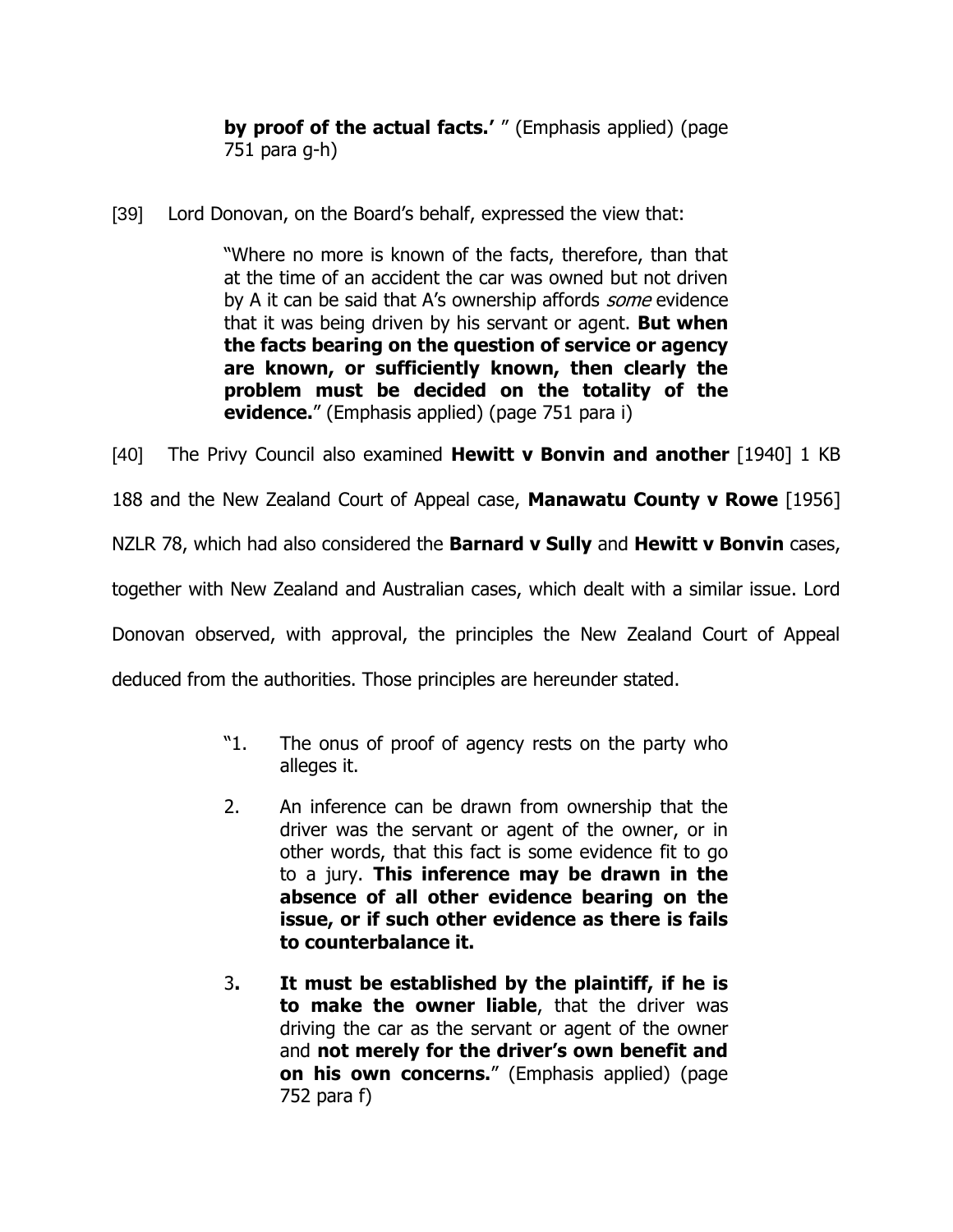## [41] Endorsing those principles, Lord Donovan said:

"In the present case it is clear that any inference, based solely on the appellant's ownership of the car, **that Leslie was driving as the appellant's servant or agent on the day of the accident would be displaced by the appellant's own evidence, provided it were accepted by the trial judge, which it was.** Leslie had a general permission to use the car. Accordingly it is impossible to assert, merely because the appellant owned the car, that Leslie was *not* using it for his own purposes as he was entitled to do. The occasion was not one of those specified by the appellant as being an occasion when, for one of the appellant"s own purposes, a son would drive it for him." (Emphasis applied) (page 753, para b)

[42] The learned judge also observed that the appellant was ignorant of the fact that

the car was driven by Leslie that day and he heard of the incident two weeks after. The

Privy Council, in the words of Lord Donovan, concluded that:

"In the face of this evidence the respondent **clearly did not establish that Leslie was driving as the appellant's servant or agent. He had to overcome the evidence of the appellant which raised a strong inference to the contrary**. **The burden of doing this remained on the respondent and the trial judge held that he had failed to discharge it. His conclusion on this point was one of fact and he had ample evidence to support it.**" (Emphasis applied) (page 753 paras b-c)

## **Is the principle enunciated in Rambarran v Gurrucharran of general application?**

[43] Although in **Rambarrarran** the relationship between the appellant and the driver was familial, and so too in the cases **Hewitt v Bonvin**, **Manawatu County v** 

**Rowe** and **Barnard v Sully**, it was plainly not the court's intention, to limit the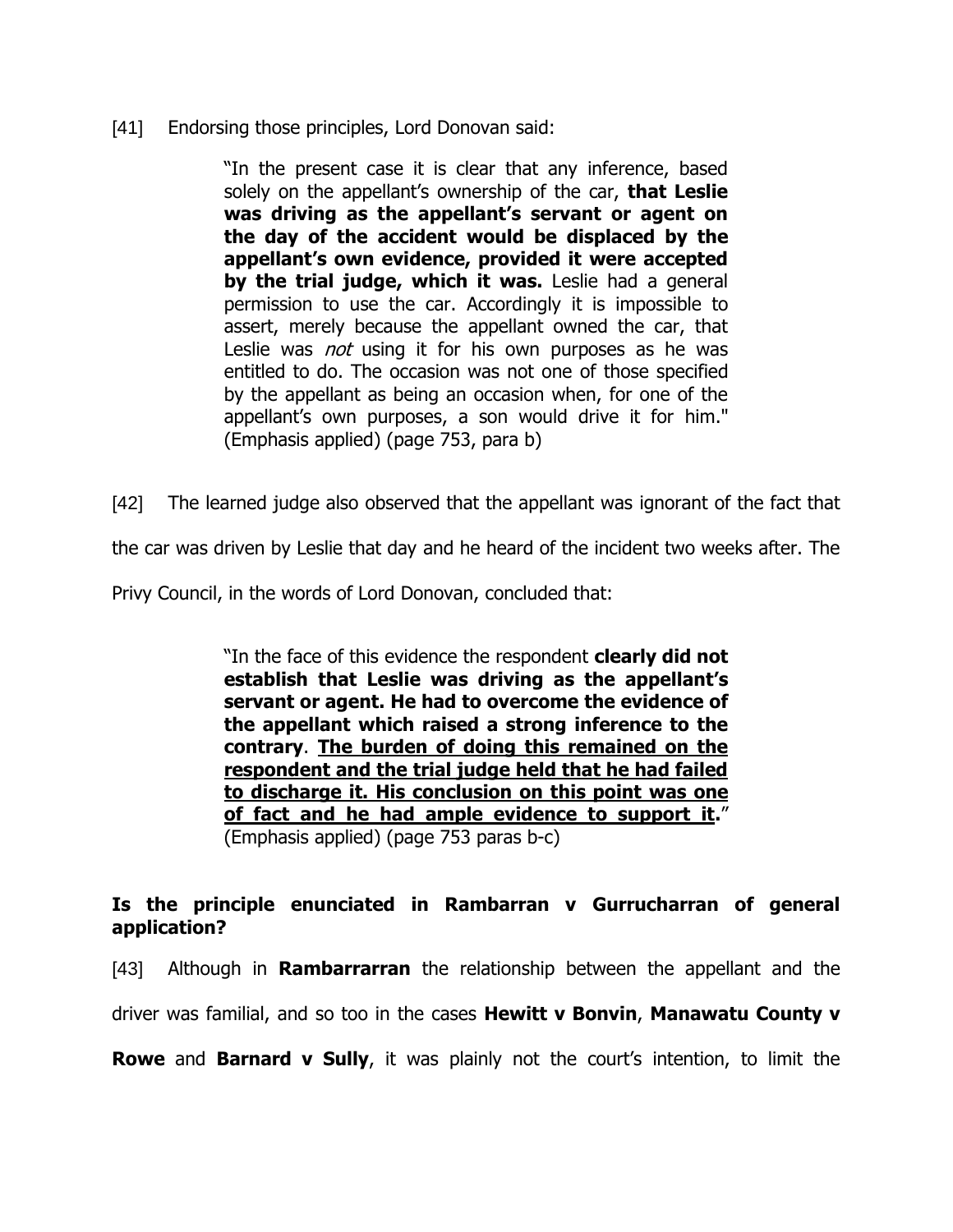application of the principle. There was no statement by the learned judge which could lend itself to the limited application which counsel ascribes to the principle.

[44] Undoubtedly, as was held in **Hewitt v Bonvin**, and noted with approval by Lord Donovan in **Rambarrarran,** "[u]ltimately the question of service or agency is always one of fact". His comment on Scrutton LJ"s statement in **Barnard v Sully**, during his analysis in **Rambarran,** in my view, eradicates any lurking doubt.

[45] Although the fact of ownership raises a prima facie case that a vehicle is being driven by the owner"s agent and or servant, that presumption is a rebuttable one based on the facts. Familial relationship might however be an important factor in determining the issue depending on the evidence presented to a court. In the absence of evidence as to the purpose for which the car was being driven, the issue must be determined on the totality of the evidence.

[46] In my view, the two complaints raised by the appellant in ground (b) have been disposed of by Lord Donovan's observations. The first, whether the principle enunciated in **Rambarran** is of general application and the second, whether Mr Daley"s "stand alone evidence" is sufficient to rebut the presumption of agency.

## **Grounds (c) and (d)**

[47] It is convenient to examine, grounds c and d together.

(c) The Learned Judge erred in finding that the **Wright v Morrison** case was distinguishable because it was an obvious case of employer/employee "and so the employer may well be expected to exercise greater control over the use of his vehicle" (paragraph 37) when there is no material distinction between that case and this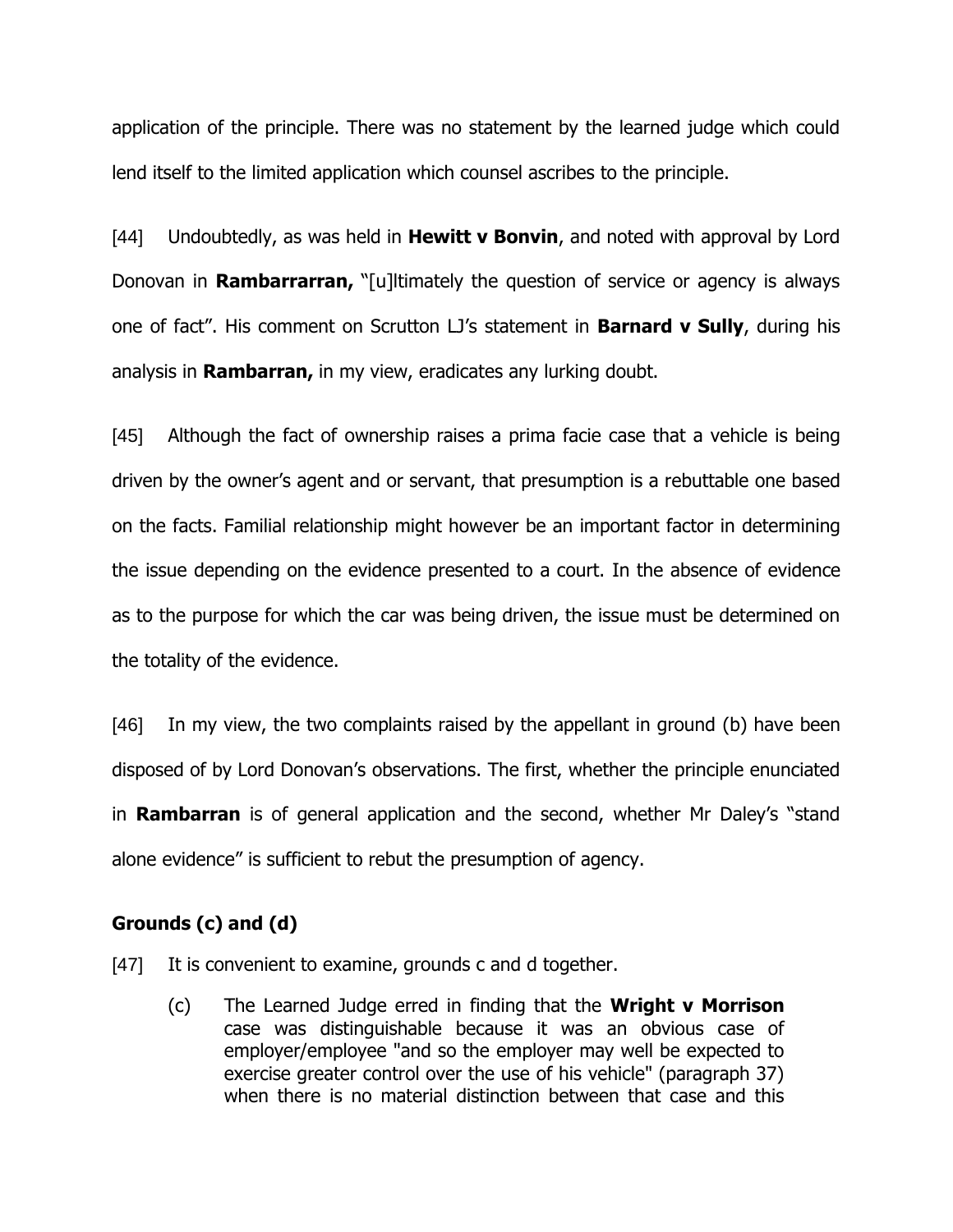one where the Respondent admitted that [Mr McKenzie] would never have driven his car except that he needed him to transport his mother in exchange for which he was allowed to drive the car allegedly on the driver's own business.

(d) The Learned Trial Judge erred, even if the Respondent's evidence was accepted in its totality, in failing to find that, on the Respondent's own evidence, [Mr McKenzie] was merely carrying out an authorized act (driving the Respondent's car on the road) in an unauthorized manner (unknown purpose).

## **Was Mr McKenzie Mr Daley's employee?**

[48] In his witness statement Mr Daley stated:

"5. In the latter part of 2002, my aged mother, Hyacinth Daley, aged 77, of the said 26b Galloway Road, Kingston 13 had to go to the Kingston Public Hospital three or four times weekly for treatment because of several illnesses including cancer, hypertension, diabetes, severe arthritis and others. I could not take her for treatment so often. I requested Everton McKenzie, whom I knew was a mechanic, to take her whenever she had to go, to wait for her and to bring her back home. I also instructed him to take her wherever she wished to go. He therefore regularly took her out. I also gave him permission to use the said vehicle whenever he wished to provided my mother did not need it. Because of this I had his name added to my insurance policy on September 26, 2002 as an authorized driver. Before that I was the only authorized driver and I found it inconvenient to take my mother out and about, as at that time I was heavily involved in politics."

[49] Under cross-examination, it was his evidence that at the material time, he also operated a bar. His evidence was that on the occasions Mr McKenzie was not transporting his mother, he could only drive the car with his permission. It was also his evidence that only Mr McKenzie drove that car. He, Mr McKenzie, was not paid and so he allowed him to drive the car "as a favour since he was doing so many things for us.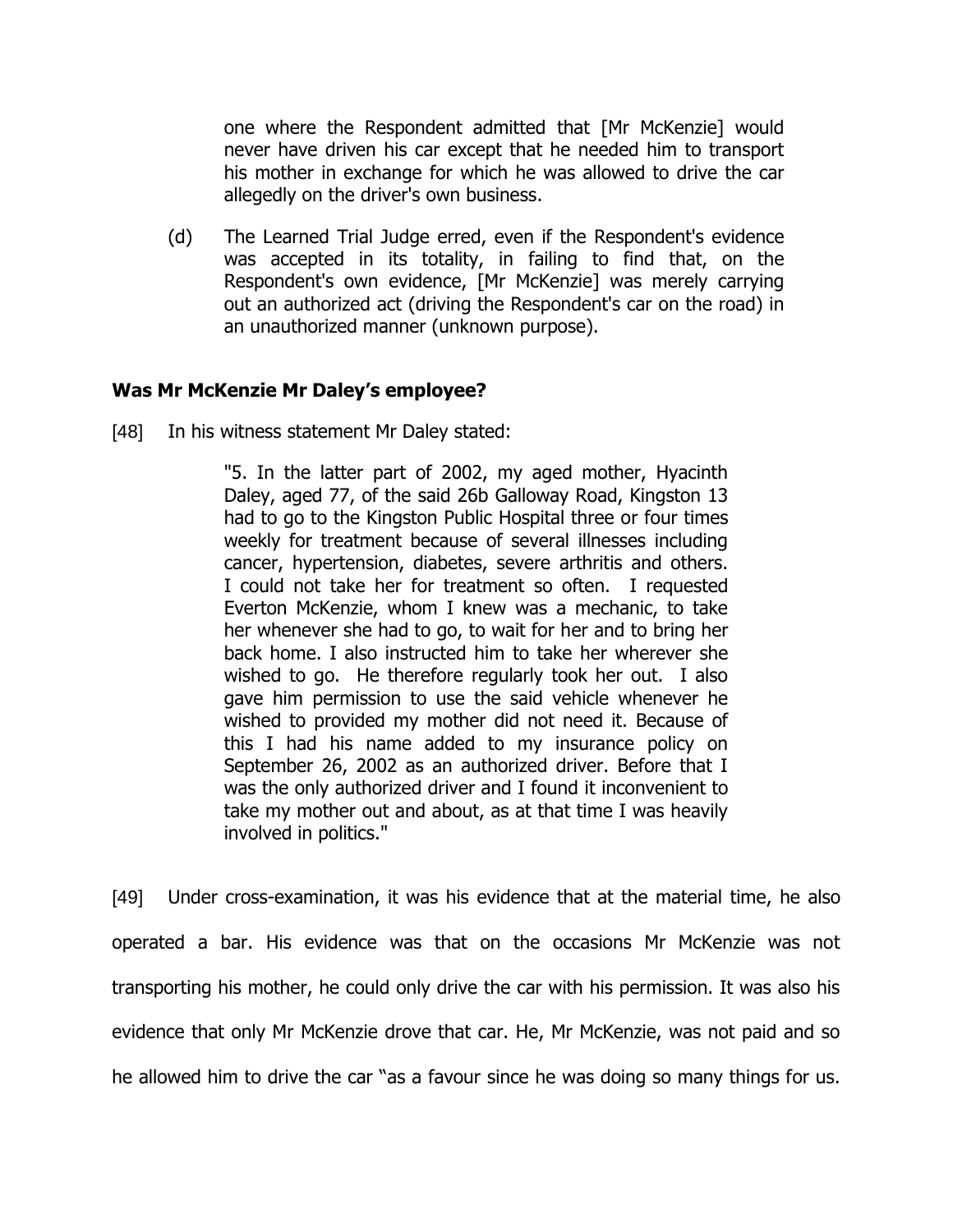If mother did not need to be taken around McKenzie would have access to car to drive". His sister supported his evidence that Mr McKenzie assisted Mr Daley in transporting their mother to the hospital because his (Mr Daley"s) involvement with politics kept him busy and unavailable.

[50] Sykes J scrutinized the evidence of Mr Daley and his sister and found that:

## "[20] From the evidence adduced there is nothing to say that Mr McKenzie was an employee of Mr Daley. ..."

He accepted the evidence of Mr Daley and his sister that Mr Daley was very busy and could not undertake the transportation of his mother as "when she needed and like all good sons he made alternative arrangements which worked quite well".

[51] The learned judge rejected Mr Robinson's submission that the payment to Mr McKenzie was the unlimited access to use the car whenever the respondent wanted. The learned judge concluded that "There [was] none of the usual incidents of a contract of employment" (para [20]).

[52] It was Mr Robinson's firm submission that the relationship between the respondent and Mr McKenzie in law is analogous to that of an employed driver and his employer, rather than a relationship between the parties in the cases referred to. He drew the court's attention to Mr Daley's evidence that he asked the Mr McKenzie to take his elderly mother to the hospital and wherever she had to go.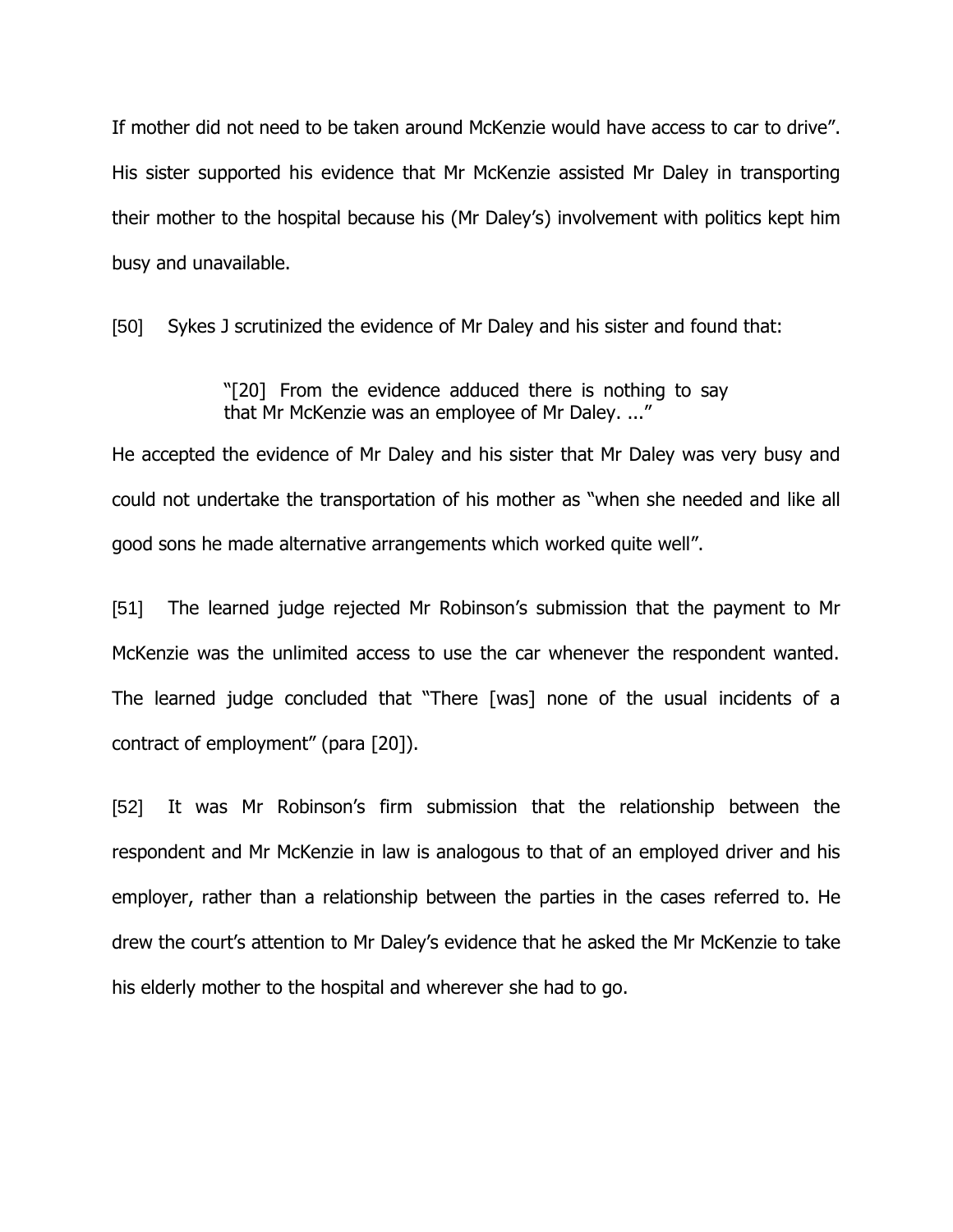[53] Mr Daley's evidence, he pointed out, was that: "[he] gave [Mr McKenzie] permission to use the said vehicle whenever he wished". He was not paid to drive his mother. Counsel highlighted Mr Daley"s evidence that Mr McKenzie:

- i) would not drive the car were it not for the need to have him drive his mother;
- ii) drove the car exclusively although he (Mr Daley) had/owned another car;
- iii) was unemployed; and
- iv) was not related to him.

[54] It was counsel's firm submission that Mr McKenzie was *de facto* employed to Mr Daley as his driver and his emolument was the use of car instead of cash. He likened the relationship between the parties to that of an employed driver who is permitted to keep his employer"s car on weekends. For that proposition he relied on the case of

## **Wright v Morrison**.

[55] Counsel also directed the court's attention to **Kennesha Harris v Elaine Hall et al** (1997) 34 JLR 190. In that case, a garage owner allowed the body-man"s apprentice to push cars which were blocking the parking area. The body-man"s apprentice drove a customer's car and struck a girl. The garage owner was found liable although the apprentice:

- i) had been forbidden/prohibited from driving cars;
- ii) was not employed to their garage owner;
- iii) had no driver's licence.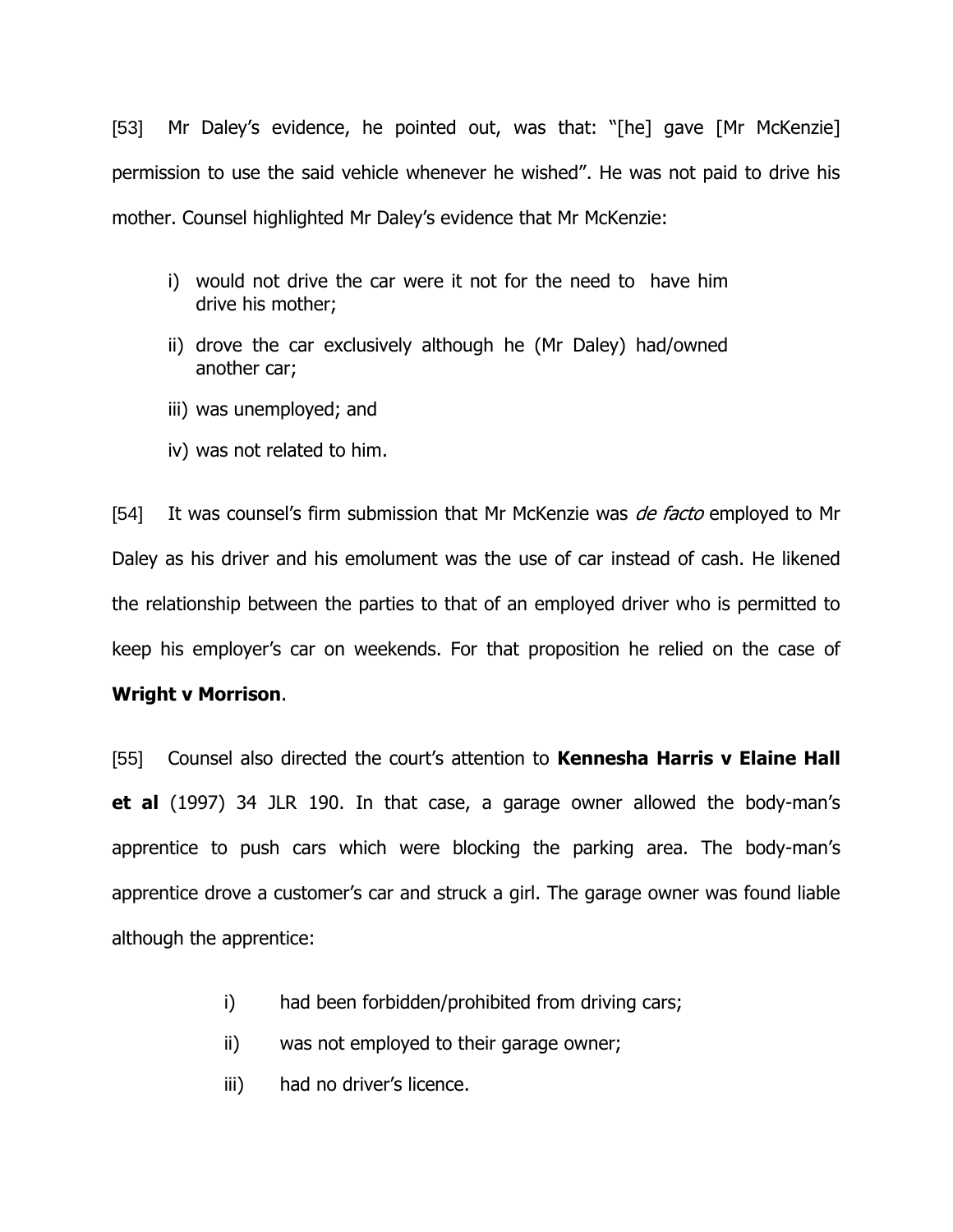[56] It was nevertheless held that he was permitted to move the car; therefore in driving the car, he was doing that which he was authorised to do, that is to move the car in an unauthorised manner. Counsel submits Mr McKenzie was not only permitted to drive the car, he was added as an authorized driver to conduct Mr Daley"s business; as a "perk" of his job, he was allowed to use the car for his own business.

[57] Counsel postulated that even if Mr McKenzie was on his own business, because of the relationship between the parties, Mr Daley would have retained sufficient control over the vehicle to render him vicariously liable for the accident. It was his further submission that if this court rejects the view that the relationship was not analogous to that of an employer and employee, Mr Daley has not provided the court with sufficiently cogent evidence to rebut the presumption raised in **Rambarran.**

[58] Mr Robinson also submitted that the appellant's mother, Ms Rose Ellis' evidence regarding Mr Daley"s assumption of the appellant"s expenses and his offer of kind is proof of admission of liability.

#### **Submissions on behalf of Mr Daley**

[59] Mrs Khan, on behalf of Mr Daley, postulated that in light of the express finding of fact of the learned judge that none of the usual incidents of a contract of employment were adduced in evidence, **Wright v Morrison** was inapplicable. She highlighted the learned judge's rejection of the appellant's submission that Mr McKenzie's unlimited access to the car constituted payment, and posited that the appellant's contention of de facto employment lacked factual basis.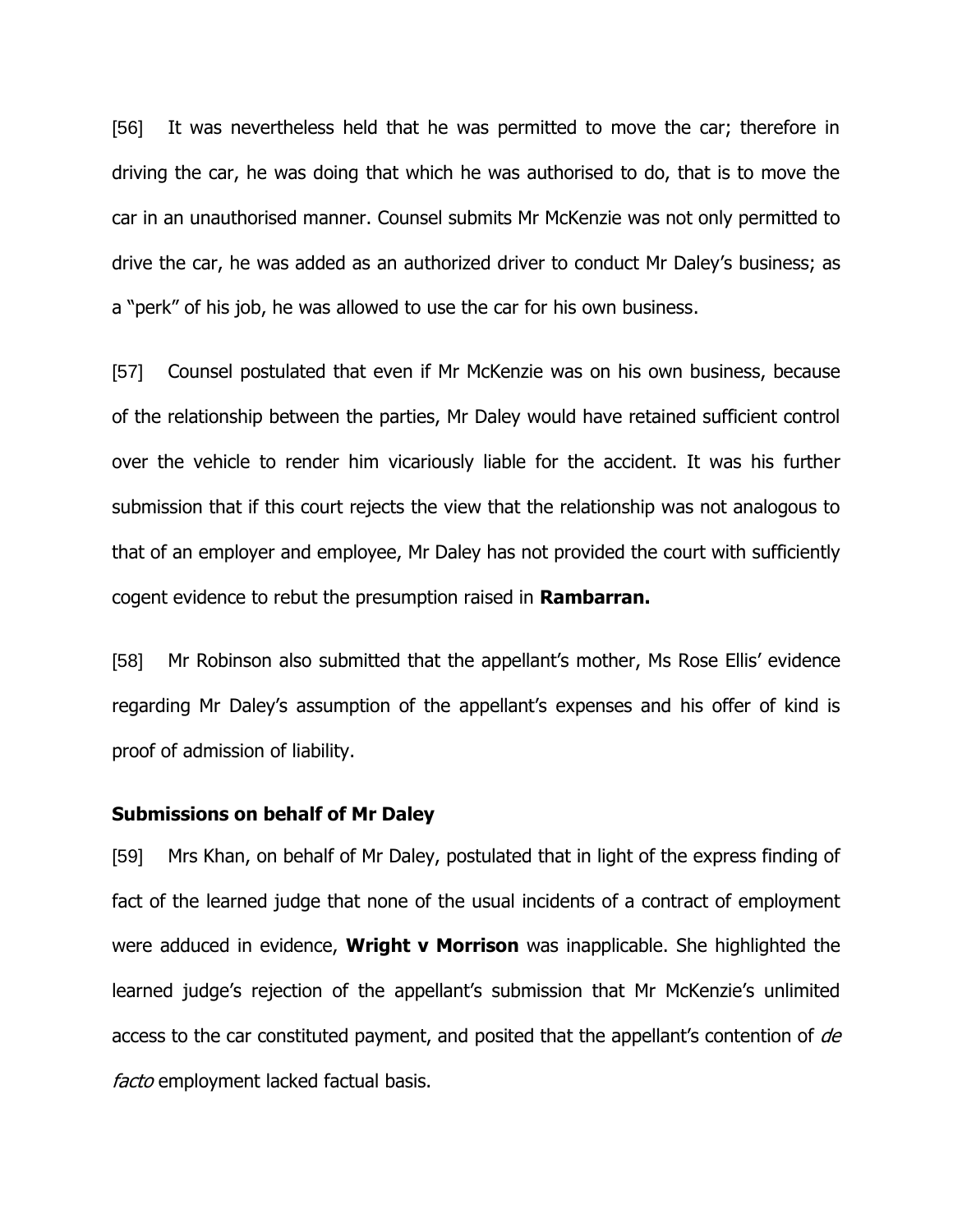[60] Counsel submitted that there was no evidence that Mr McKenzie kept the car, therefore, any inference which flows from such a circumstance is baseless. Counsel argued that there was no evidence which could support the appellant"s claim that Mr McKenzie was merely carrying out an authorised act in an unauthorised manner. She submitted that the proof required for negligent driving is specific and vicarious liability has to be proven by evidence which accords with the law.

[61] The **Kennesha Harris** case, she submitted, was inapplicable. The apprentice in that case had a legal relationship with the garage owner based on contract and the garage owner had control over him. It was also her submission that there was no attempt in cross-examination to establish that Mr Daley retained sufficient control of the vehicle as submitted on behalf of the appellant.

## **Analysis**

[62] In rejecting Mr Robinson"s submission that Mr McKenzie was an employee, the learned judge opined:

> "[16] ... The only basis, it emerged from the evidence, for Mr McKenzie to have ready access to the motor car was that he was ready, willing and able to take Mr Daley"s mother to the hospital whenever that was necessary. It seems to this court that Mr McKenzie would not have had this kind of access to the motor car if he was not available to take Mr Daley"s mother to the hospital."

[63] The learned judge accepted the reasons advanced for that arrangement, that is,

Mr Daley"s involvement in political campaigns.The learned judge however said: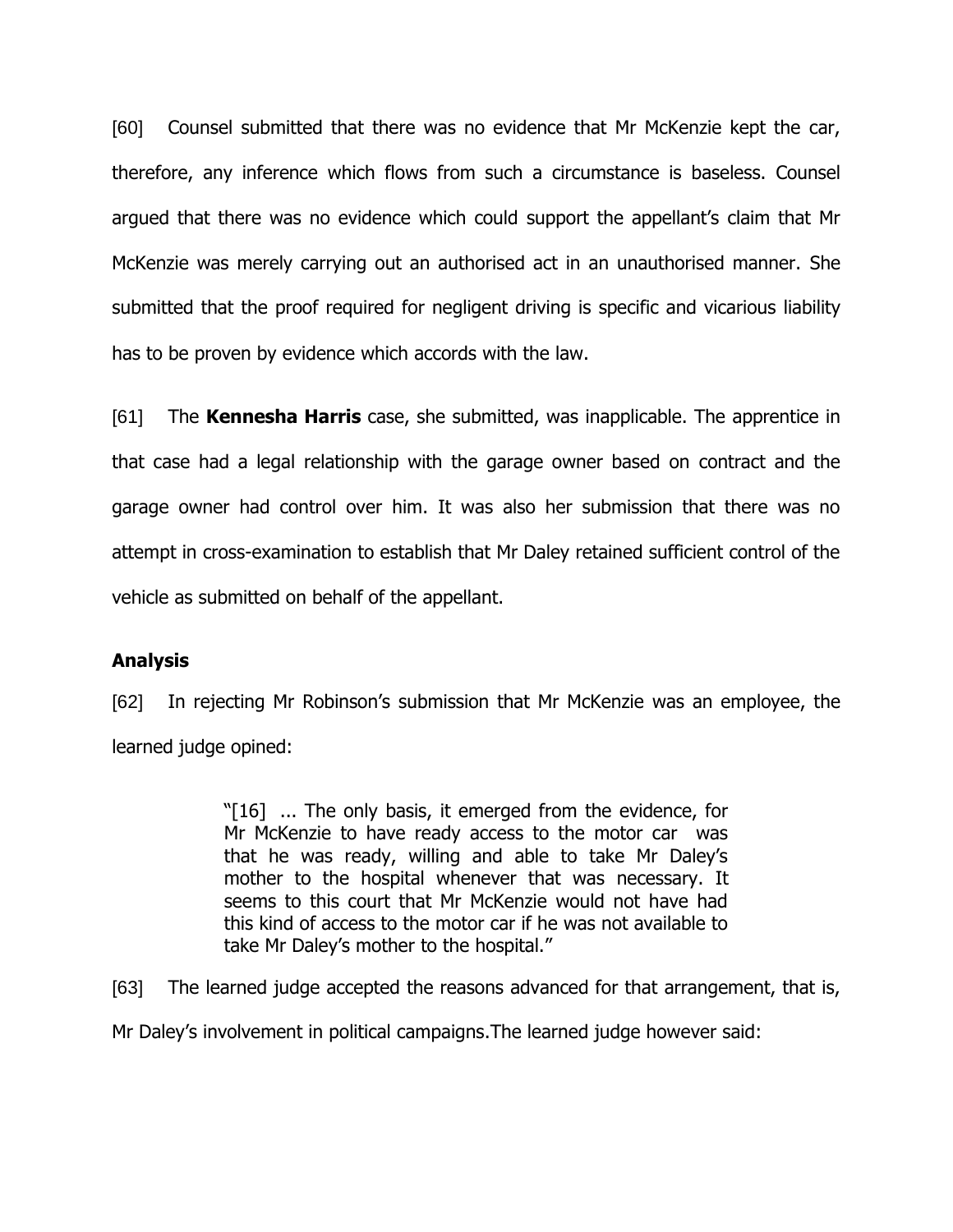"[17] ... [So]the services of Mr McKenzie were engaged to meet this need. So frequent was the use of the car by Mr McKenzie that his name was added to the list of authorised drivers for that motor car. In addition, Mr McKenzie was free to use the car, for his own business, as long as the mother did not need to be taken anywhere."

[64] As aforesaid noted, at paragraph [20] of his judgment, the learned judge opined that there was no evidence supporting the assertion that Mr McKenzie was an employee of Mr Daley. The learned judge"s statement that the "the services of Mr McKenzie were engaged" would tend to support Mr Robinson"s submission that Mr McKenzie was an employee.

[65] It is however manifest from the learned judge"s reasoning that by the use of those words he was not asserting that the relationship was one of employer/employee. Indeed, he rejected the submission that "the payment to Mr McKenzie was unlimited access to use the car whenever he wanted". The learned judge formed that view because of the absence of what he said was, "[the] usual incidents of a contract of employment"; Mr McKenzie was not Mr Daley"s employee. The appellant provided no evidence which could contradict that finding. There is therefore no basis for this court to interfere with the learned trial judge"s finding.

[66] The learned judge then considered whether at the material time, Mr McKenzie was driving the car as Mr Daley's agent. He said:

> "[20] ... The court examines the evidence in order to determine whether the circumstances ground vicarious liability in Mr Daley on the basis that Mr McKenzie was acting as his agent at the material time.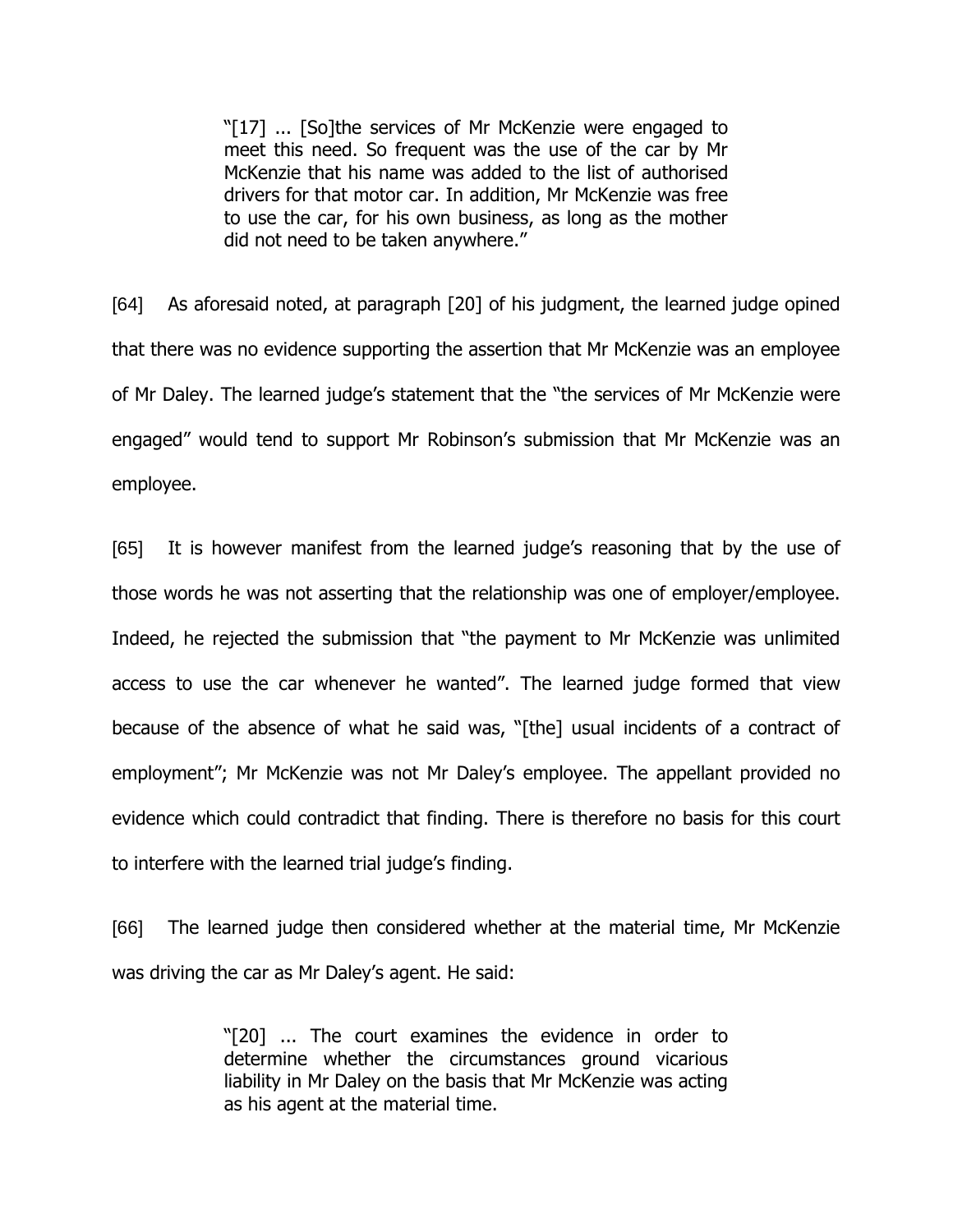[21] Other than proof that Mr Daley was the owner of the car, the evidence on this aspect of the case comes from Mr Daley. He said that on the day in question, Mr McKenzie was driving on his own business. He said that Mr McKenzie was going to pick up a friend. In order to make Mr Daley liable it has to be shown that at the time of the collision Mr McKenzie was driving the car on Mr Daley"s business or the trip was one in which Mr Daley would have an interest or benefit in some way (**Princess Wright v Alan Morrison** [2011] JMCA Civ 14 (unreported) (delivered April 15, 2011))."

[67] Assuming that Mr McKenzie was indeed Mr Daley"s employee and his ability to drive the car constituted payment, could it be properly asserted that Mr Daley is vicariously liable for his negligence? The law in this regard has been further clarified in two recent English Supreme Court cases; **Cox v Ministry of Justice** [2016] UKSC 10 and **Mr AM Mohamud (in substitution for Mr A Mohamud (deceased)) v WM Morrison Supermarkets plc** [2016] UKSC 11. The proper approach in determining this issue is the application of the "close connection test" which has been unanimously sanctioned in both cases.

[68] In **Cox v Ministry of Justice**, Mrs Cox, a prison employee, was injured by the negligence of a prisoner with whom she worked in the prison's kitchen. The prisoner was employed pursuant to the Prison Rules which mandates that convicted prisoners are required to be engaged in useful work not exceeding 10 hours per day. By virtue of the Prison Rules, prisoners cannot engage in work unless such work is authorised by the Secretary of State.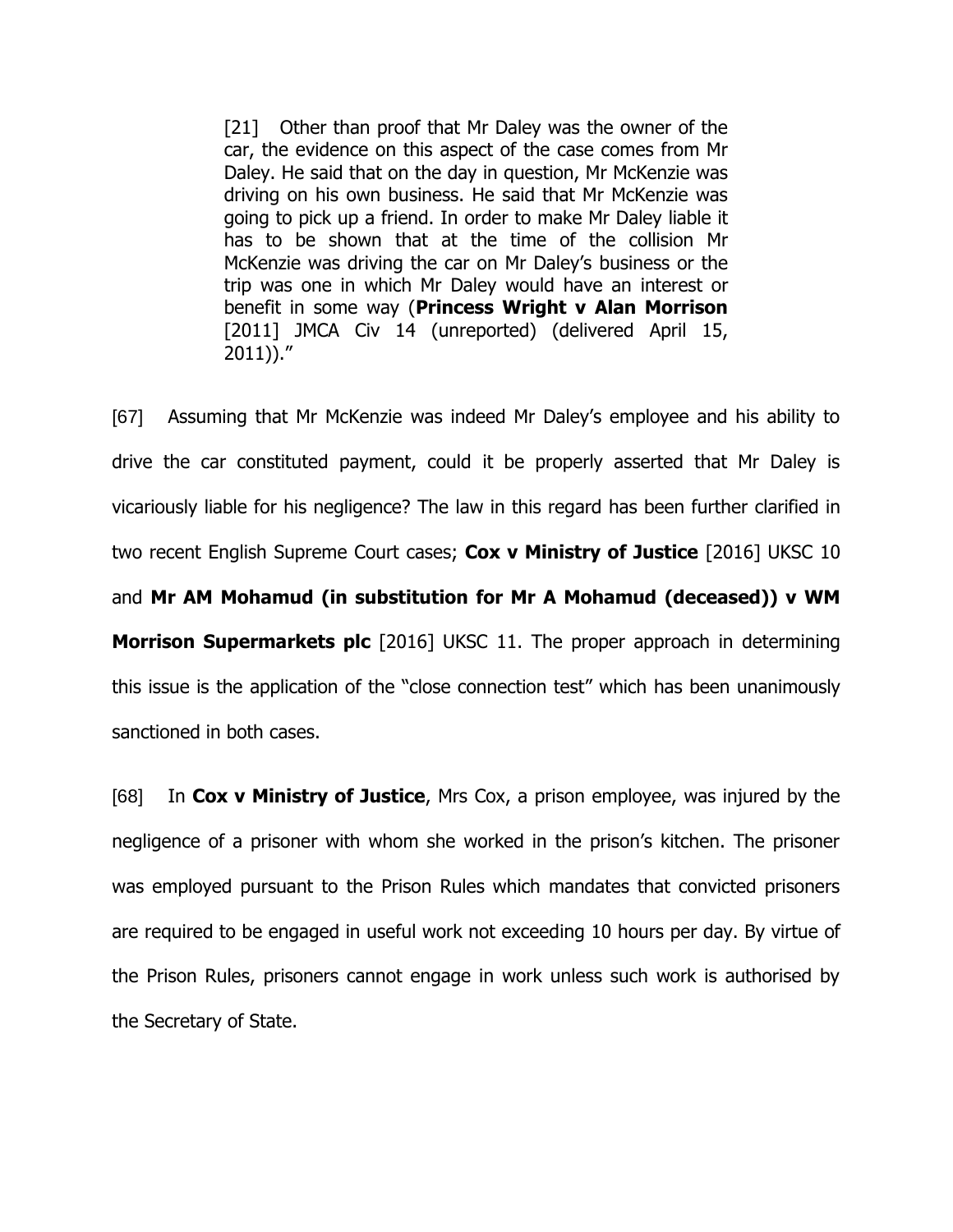[69] The Rules provide for payment of prisoners. They are however not entitled to the benefit of the National Minimum Wage Act 1998. Were it not for the work of the prisoners, the department in which he worked would have had to incur higher cost of either employing staff or securing the service of contractors. In considering whether the prison was vicariously liable, Lord Reed said:

> "2. The scope of vicarious liability depends upon the answers to two questions. First, what sort of relationship has to exist between an individual and a defendant before the defendant can be made vicariously liable in tort for the conduct of that individual? Secondly, in what manner does the conduct of that individual have to be related to that relationship, in order for vicarious liability to be imposed on the defendant? ... "

[70] In respect of that case, he found that the first question concerned that appeal although both questions, he said were "inter-connected". He however opined that the specific question was:

> "3. ... [W] hether the prison service, which is an executive agency of the appellant, the Ministry of Justice, is vicariously liable for the act of a prisoner in the course of his work in a prison kitchen, where the act is negligent and causes injury to a member of the prison staff."

[71] Lord Reed with whom the court agreed, at paragraph 30 said:

"30. It is also important not to be misled by a narrow focus on semantics: for example, by words such as 'business', 'benefit', and 'enterprise'. The defendant need not be carrying on activities of a commercial nature: that is apparent not only from the cases  $E$  and the *Christian* Brothers, but also from the long-established application of vicarious liability to public authorities and hospitals. **It need not therefore be a business or enterprise in any**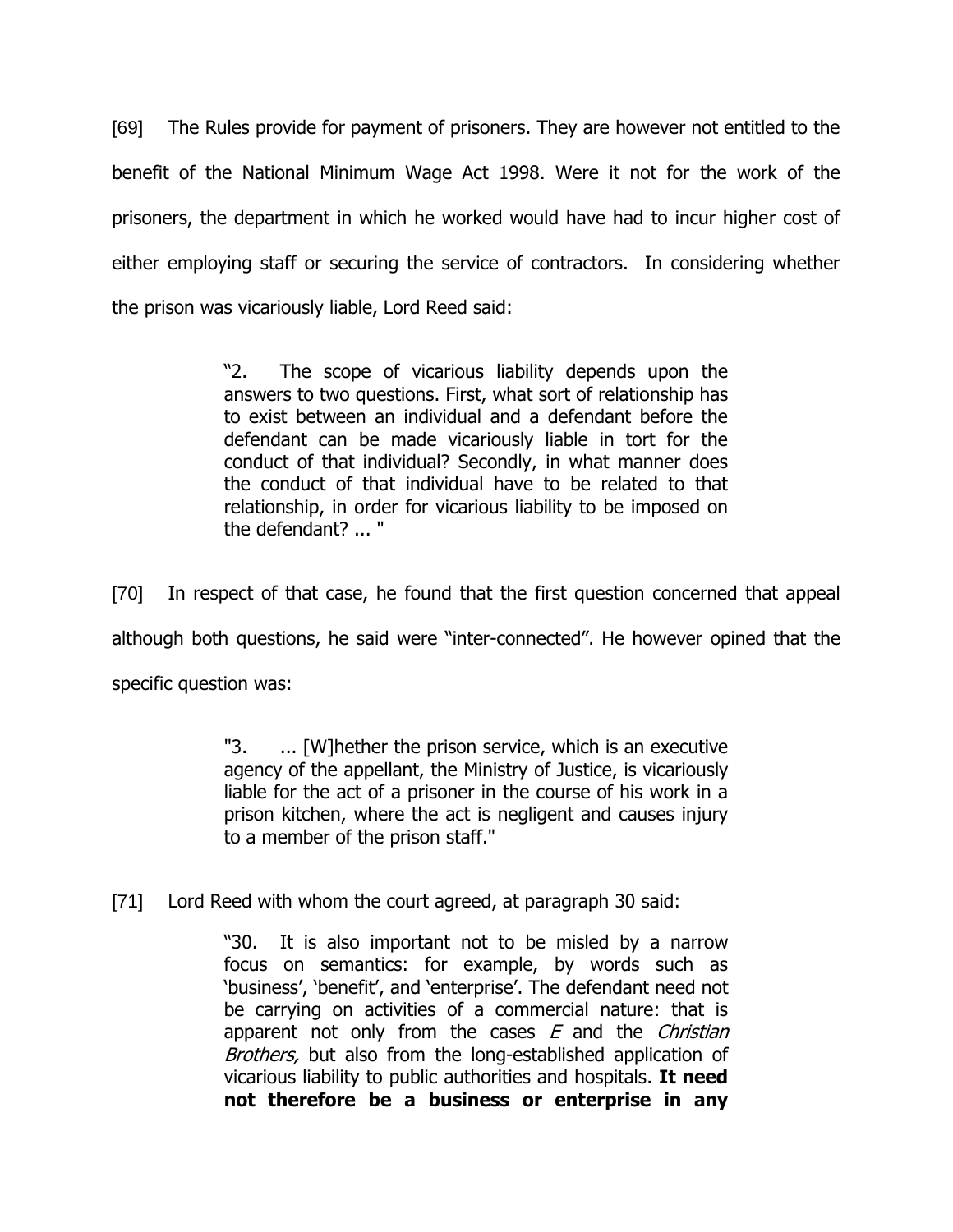**ordinary sense. Nor need the benefit which it derives from the tortfeasor's activities take the form of a profit. It is sufficient that there is a defendant which is carrying on activities in the furtherance of its own interests.The individual for whose conduct it may be vicariously liable must carry on activities assigned to him by the defendant as an integral part of its operation and for its benefit. The defendant must, by assigning those activities to him, have created a risk of his committing the tort**." (Emphasis applied)

[72] In **Mohamud v WM Morrison Supermarkets plc**, the appellant, who at the time of the hearing of the matter was deceased, was assaulted by an employee of the respondent's business. The appellant had gone into the respondent's kiosk to inquire about printing some documents from a USB stick which he had in his possession. The employee was extremely rude and disrespectful in his reply. The appellant expressed his displeasure at the manner in which he was spoken to.

[73] The employee responded by ordering the appellant to leave. In so doing he used threatening, racist and vile language. Although the appellant went into his car, the employee followed him, opened the front passenger door and told him in threatening words not to return.

[74] Upon being instructed by the appellant to get out of the car and to shut his door, the employee administered a blow to the appellant"s temple. The appellant switched off the engine and exited the vehicle in order to close the passenger door which was on the other side, whereupon he was brutally attacked by the employee. The employee's supervisor's instructions to the employee and attempts to stop him from brutalising the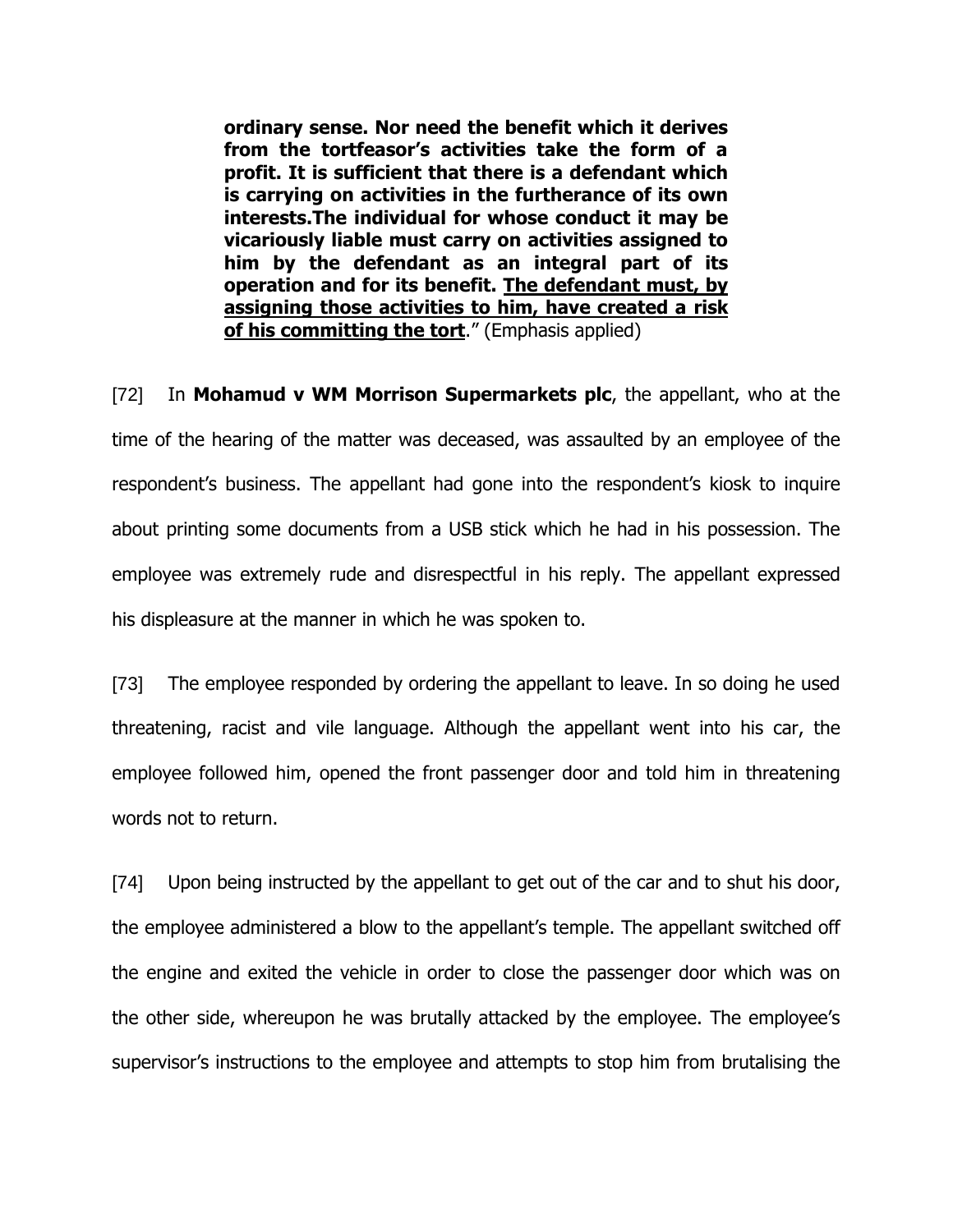appellant went unheeded. After the assault, the appellant left the premises to report the matter the police.

[75] The trial judge, although sympathetic to the appellant, found *inter alia*, that the employee"s job was to serve and to help customers and members of the public. He consequently found that there was "not a sufficiently close connection between what he was employed to do and his tortious conduct for his employer to be held vicariously liable". The judge also considered the fact that the employee made the decision to leave the counter where he was assigned to follow the appellant outside.

[76] The judge's decision was upheld by the Court of Appeal which expressed the view that the employer was not liable because the appellant"s claim for vicarious liability had failed the "close connection" test because his duties did not include confrontation nor was his work situation of a volatile nature.

[77] In **Cox v Ministry of Justice**, Lord Reed, with whom the court agreed, indicated that:

> "41 ... **The criteria for the imposition of vicarious liability listed by Lord Phillips in the Christian Brothers case are designed, as he made clear at paragraphs 34, 35 and 47, to ensure that it is imposed where it is fair, just and reasonable to do so.**That was the whole point of seeking to align the criteria with the various policy justifications for its imposition. As I have explained, the criteria may be capable of refinement in particular contexts. **But in cases where the criteria are satisfied, it should not generally be necessary to reassess the fairness, justice and reasonableness of the result in the particular case. Such an exercise, if**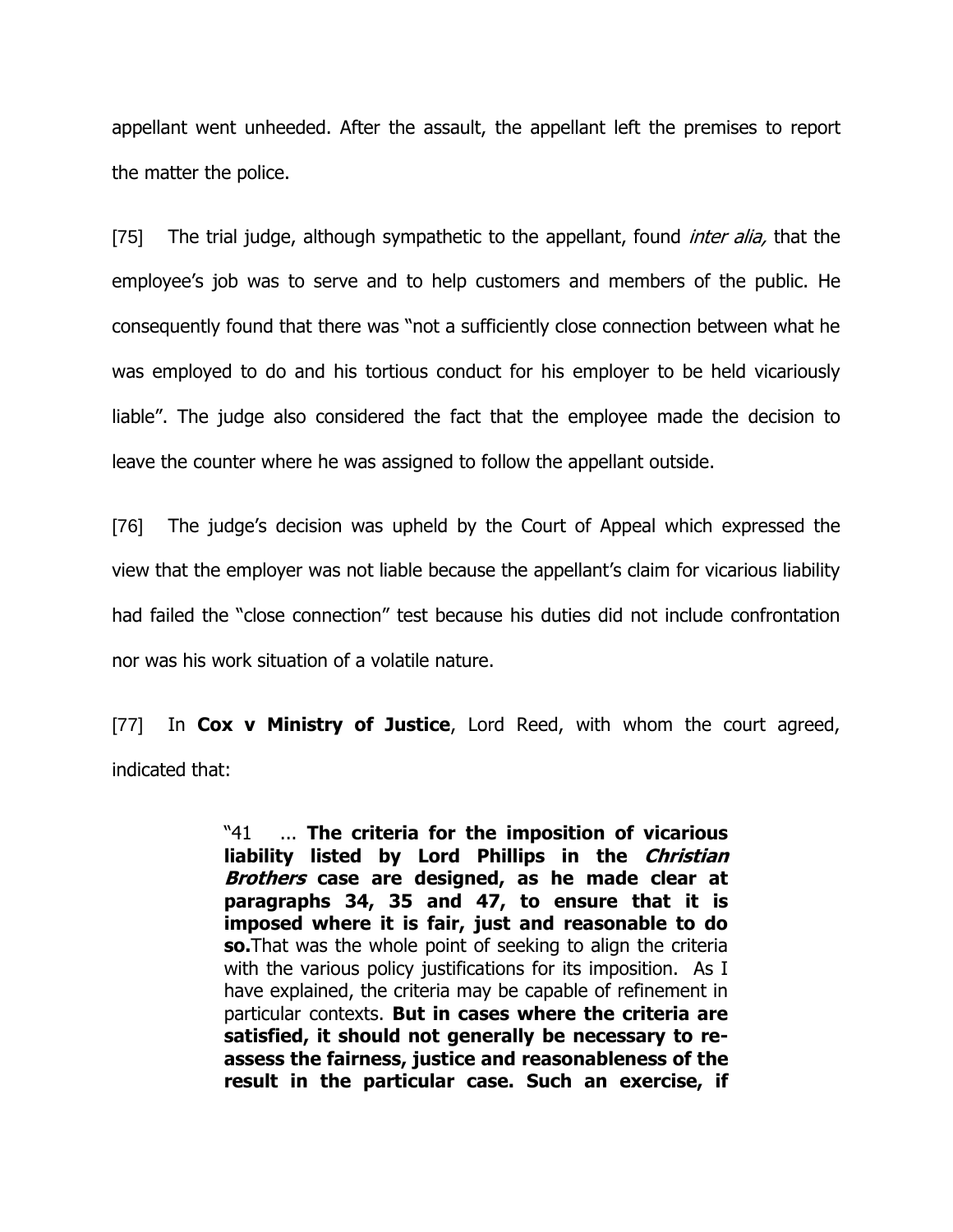**carried out routinely, would be liable to lead to uncertainty and inconsistency**.

42. **At the same time, the criteria are not to be applied mechanically or slavishly.** As Lady Hale rightly observed in **Woodland v Swimming Teachers Association** [2013] UKSC 66; [2014] AC 537 at para 28, the words used by judges are not to be treated as if they were words of a statute. Where a case concerns circumstances which have not previously been the subject of an authoritative judicial decision, it may be valuable to stand back and consider whether **the imposition of vicarious liability would be fair, just and reasonable.** ..." (Emphasis applied)

[78] In the instant case, the evidence, absent the hearsay portion, was that Mr Daley"s mother was not in the car at the time of the accident. Mr McKenzie was, on the unchallenged evidence, not driving the vehicle on any assignment by Mr Daley. He was about his own business although the nature of the business is "unknown".

## [79] At paragraph 45 of **Mohamud v WM Morrison Supermarkets plc**, Lord

Toulson said:

"Secondly, the court must decide whether there was sufficient connection between the position in which he was employed and his wrongful conduct to make it right for the employer to be held liable under the principle of social justice which goes back to Holt. To try to measure the closeness of connection, as it were, on ascale of 1 to 10, would be a forlorn exercise and, what is more, it would miss the point. The cases in which the necessary connection has been found for Holt's principle to be applied are cases in which the employee used or misused the position entrusted to him in a way which injured the third party. **Lloyd v Grace**, **Smith &Co**, **Peterson** and **Lister** were all cases in which the employer misused his position in a way which injured the claimant, and that is the reason why it was just that the employer who selected him and put him in that position should be held responsible. By contrast, in **Warren**